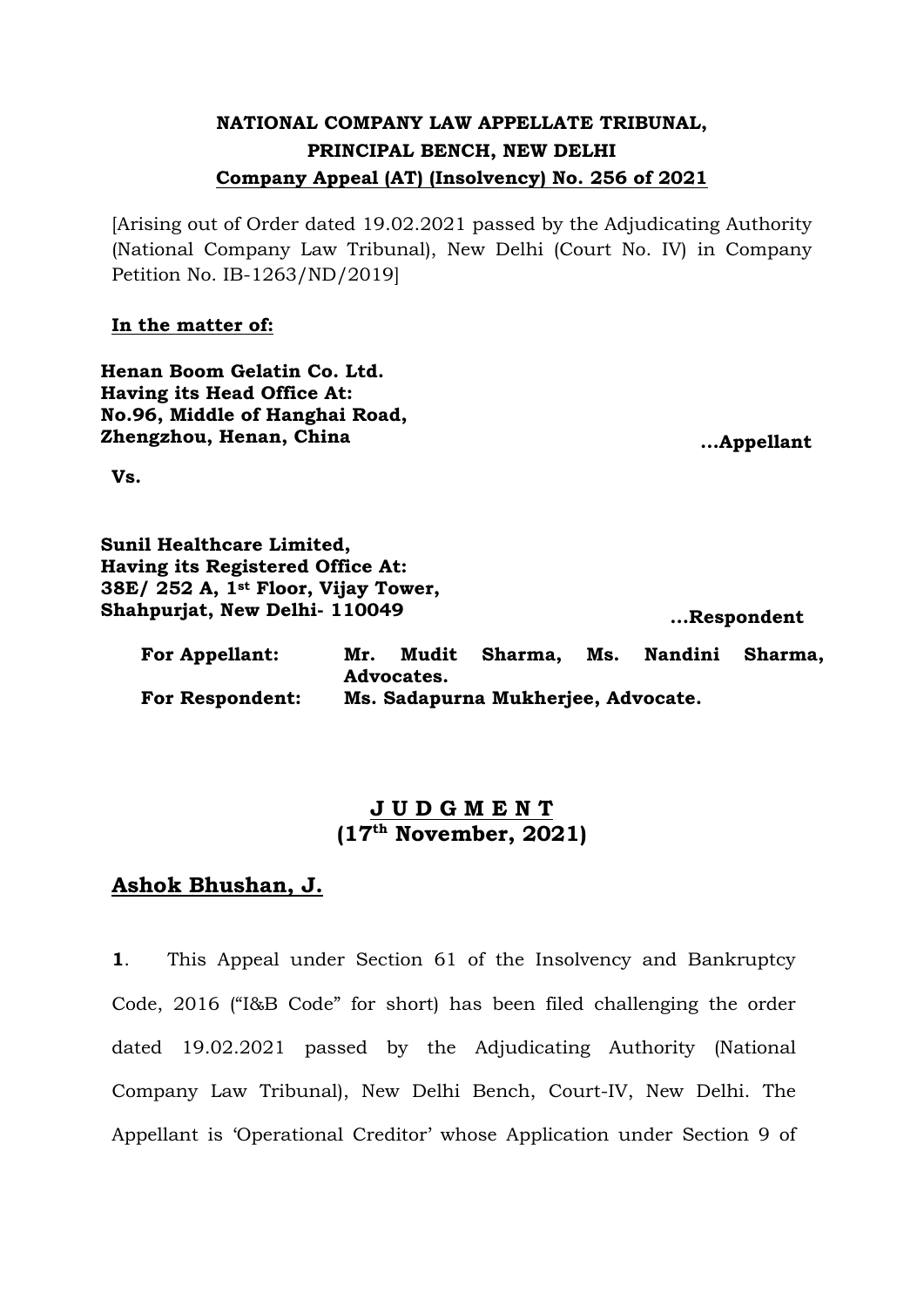the 'I&B Code' for initiating Corporate Insolvency Resolution Process has been rejected by the impugned order.

**2.** The brief facts and sequence of events which are necessary to be noted for deciding this Appeal are:

The Appellant, 'Operational Creditor' is a manufacturer and exporter of Gelatin & Collagen products having its registered office at 96, Middle of Hanghai Road, Zhengzhou, Henan China. The Respondent- 'Sunil Healthcare Limited' is a company engaged in the business of manufacturing man-made fibers which includes manufacturing of artificial or synthetic filament and non-filament fibers. An arrangement was entered between the 'Operational Creditor' and 'Corporate Debtor' for supply of Pharmaceutical Grade Gelatin, one of the conditions for such supply was that payment of the goods so supplied was to be made on the basis of Open Account 45 days after bill of lading date. Three Sales Contract were entered in between being (i) Sale Contract bearing No. 18BOOMG004 dated 25.01.2018; (ii) Sale Contract bearing No. 18BOOMG028 dated 05.03.2018 and (iii) Sales Contract bearing No. 18BOOMG029 dated 07.03.2018 in pursuance of which supply was made and Appellant raised Invoices bearing Nos. 18BOOMG004 dated 11.02.2018, 18BOOMG028 dated 19.03.2018 and 18BOOMG029 dated 19.03.2018. The Corporate Debtor failed to make payment within the agreed period. The Operational Creditor vide e-mail dated 20.07.2018 demanded the due payment of the unpaid operational debt. After some correspondence, a meeting was scheduled on 27.07.2018 at Shanghai between the parties which ended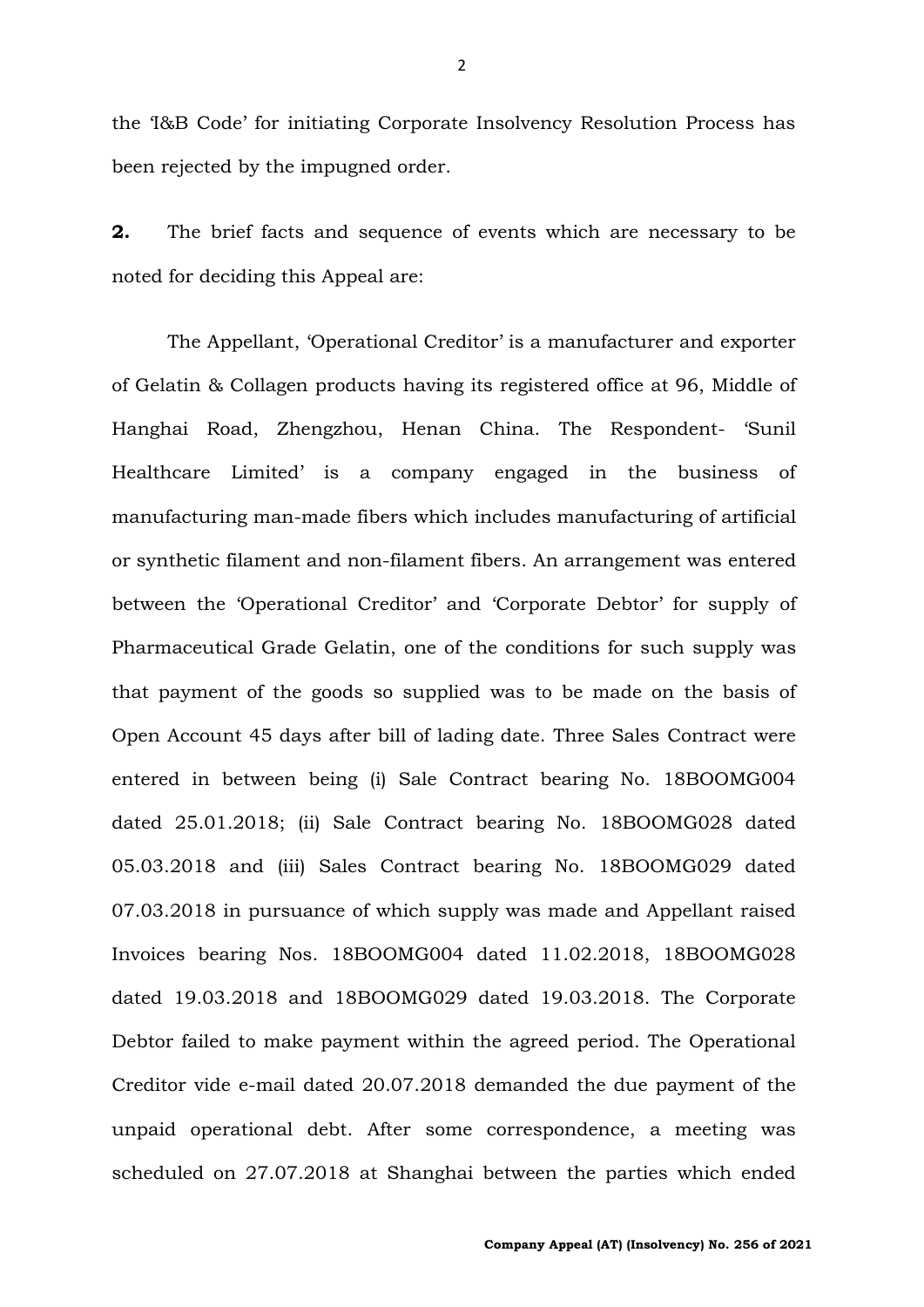into an understanding vide minutes dated 27.07.2018 whereby the Corporate Debtor admitted and acknowledged the unpaid operational debt of USD 3,77,392.00 and undertook to make payment thereof by way of three instalments to be paid as under:-

- (i) first instalment before end of November, 2018;
- (ii) second instalment before end of December, 2018; and
- (iii) third before end of January, 2019.

The Corporate Debtor failed to adhere to its own undertaking and assurances given under Minutes of Meeting/ MoU dated 27.07.2018 and just before the expiry of the undertaking given by the Corporate Debtor wrote an email dated 30.01.2019 seeking further extension of time. The Corporate Debtor having not paid the amount, Demand Notice dated 01.02.2019 under Section 8 of the 'I&B Code' was issued by the Operational Creditor demanding payment of USD 3,77,392.00. Demand Notice was issued with all the relevant facts/ materials in prescribed format. Reply to the Demand Notice dated 04.02.2019 was send by the Corporate Debtor. In the reply dated 04.02.2019, the Corporate Debtor again accepted the liability to clear the payment. The reply to the Demand Notice referred to their earlier email dated 30.01.2019 by which a fresh plan for payment was suggested proposing payment in March, April, May and June, 2019. The Operational Creditor vide email dated 06.02.2019 informed the Corporate Debtor that the fresh payment proposal dated 30.01.2019 is unacceptable in view of the Memorandum of Understanding dated 27.07.2018. No payment having been made by the Corporate Debtor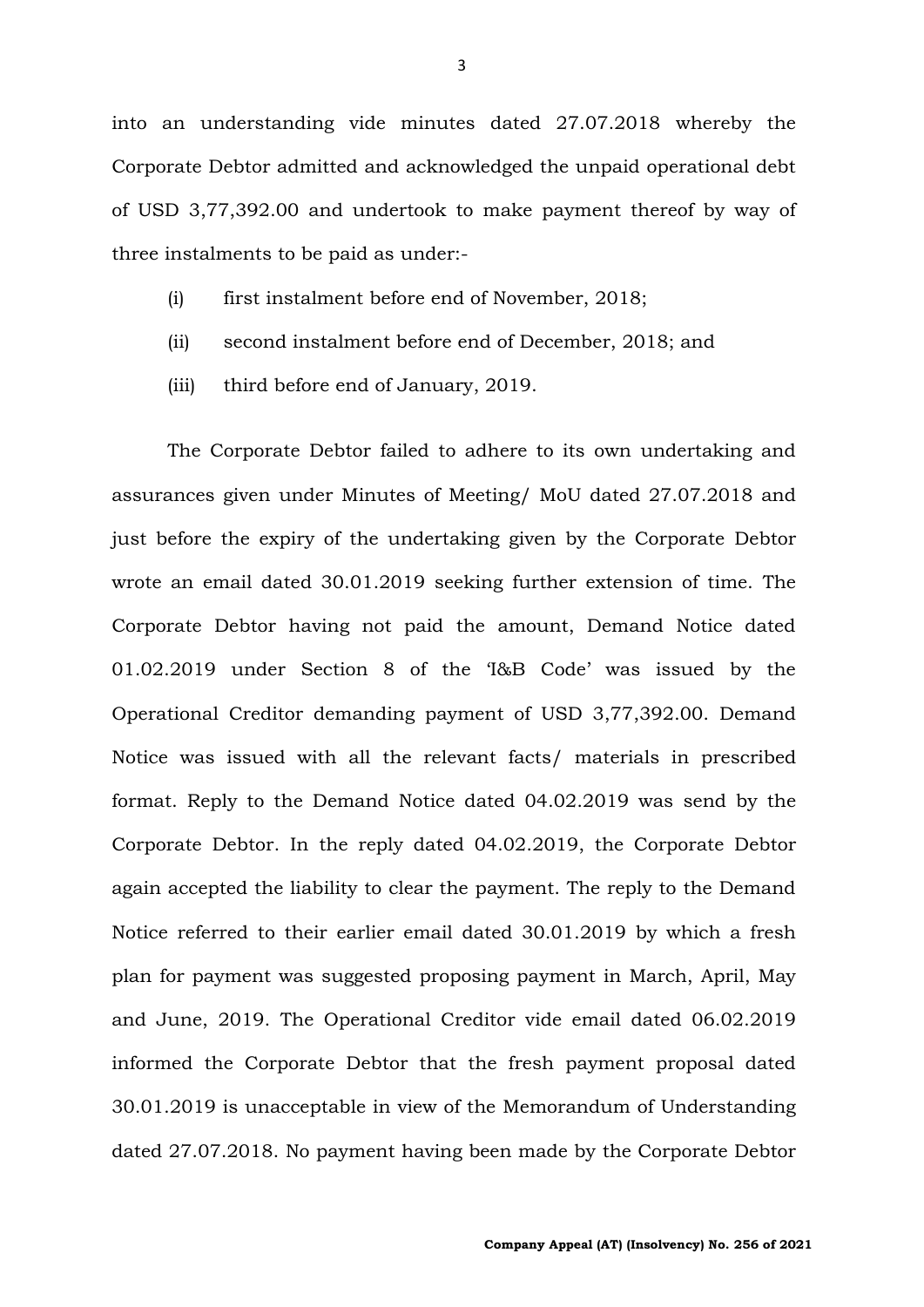to the Operational Creditor, an Application under Section 9 read with Rule 6 of the Insolvency and Bankruptcy (Application to Adjudicating Authority) Rules, 2016 dated 18.05.2019 was filed by the Operational Creditor against the Corporate Debtor before the Adjudicating Authority in Form-5. The Adjudicating Authority issued notice on the Application. A reply dated 09.07.2019 was filed by the Corporate Debtor to Section 9 Application. Another reply dated 09.10.2019 was filed by the Corporate Debtor and in pursuance of the order dated 30.01.2020, the Corporate Debtor filed third reply dated 03.02.2020 to Section 9 Application. In third reply, the Corporate Debtor referred to email dated 30.07.2018 sent by the Corporate Debtor wherein reference was made to the email dated 04.05.2018 of the quality control department sent to CEO of the Corporate Debtor. The Adjudicating Authority heard the parties and by impugned order dated 19.02.2021 rejected the Application of Operational Creditor filed under Section 9 of the 'I&B Code'. This Appeal has been filed challenging the said order.

**3.** We have heard Mr. Mudit Sharma, Learned Counsel for the Appellant and Ms. Sadapurna Mukherjee, Learned Counsel for the Respondent.

**4.** Learned Counsel for the Appellant submits that the Adjudicating Authority has committed error in rejecting the Application relying on email dated 04.05.2018 sent by the quality control department to the CEO of the Corporate Debtor. The Adjudicating Authority wrongly assumed that there was pre-existing dispute, hence, the Application under Section 9 deserves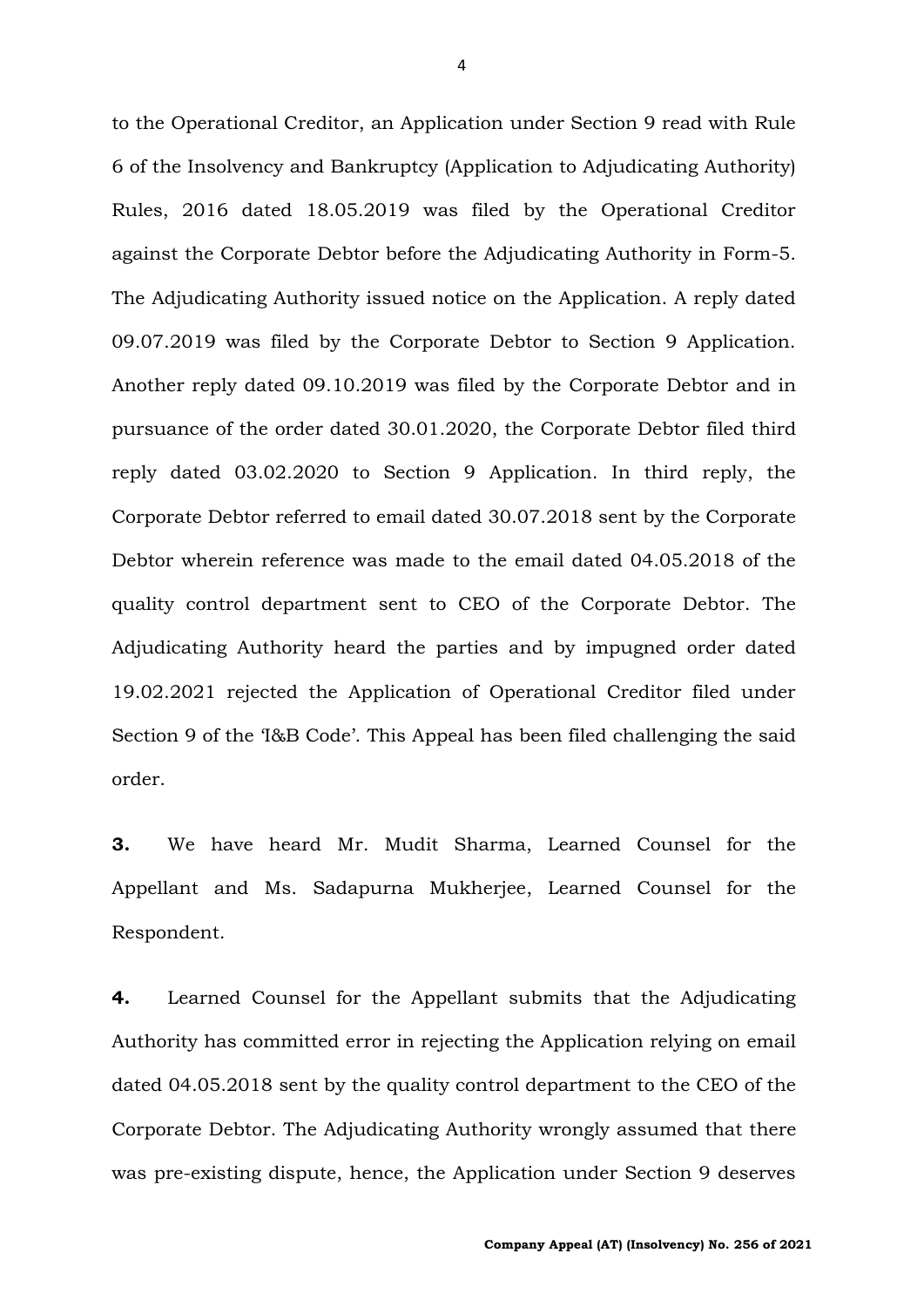to be rejected. Learned Counsel submits that in response to Demand Notice under Section 8 issued by the Operational Creditor, as contemplated under Section 8(2) the Corporate Debtor sent its reply admitting the outstanding amount of USD 3,77,392.00 and has no mention about existence of a dispute. It is submitted that in the three replies filed before the Adjudicating Authority, the Corporate Debtor has now trying to create a dispute which was never in existence. Reliance on the email dated 04.05.2018 is also not relevant since in the meeting dated 27.07.2018 between the parties where the Corporate Debtor himself proposed a plan for repayment no such issue was raised or noticed. Further, even if the emails dated 04.05.2018 and 30.07.2018 are read, it does not indicate that there was existence of a dispute. Insofar as four debit notes dated 27.05.2019, 30.06.2019, 07.11.2019 and 10.12.2019 are concerned, the said debit notes were never acknowledged by the Operational Creditor and the debit notes were created by the Corporate Debtor which were all events subsequent to filing Application under Section 9 by the Operational Creditor. There being no existence of a dispute when Demand Notice under Section 8 was issued, the Adjudicating Authority committed error in rejecting the Application.

**5.** Learned Counsel for the Respondent submits that the email(s) dated 04.05.2018 and 30.07.2018 wherein the Corporate Debtor had indicated its issues regarding quality of the gelatine received from the Appellant, demonstrates existence of a pre-existing dispute. It is submitted that the case is fully covered by judgment of the Hon'ble Supreme Court in

5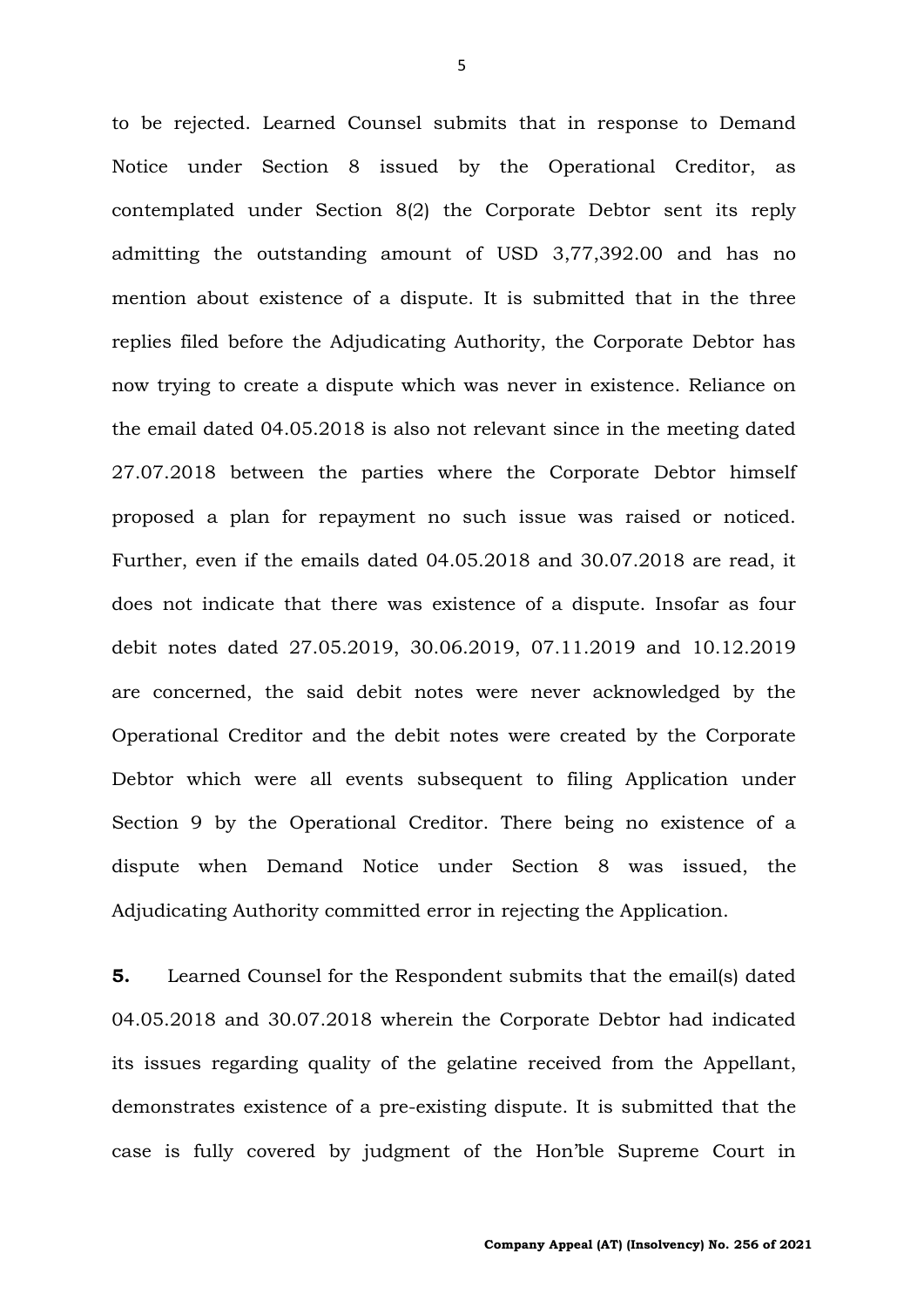*"Mobilox Innovations Private Limited vs. Kirusa Software Private Limited- (2018) 1 SCC 353"*. Learned Counsel has placed reliance on four debit notes against which it is claimed that the invoices issued by the Operational Creditor has been settled. It is submitted that the debit notes have been acknowledged by the Appellant and insofar as the allegation of debit notes having been manufactured along with the email acknowledging the debit notes are concerned, no complaint of forgery has been lodged by the Operational Creditor as yet. It is submitted that no evidence is produced to show that the Adjudicating Authority has wrongly rejected Section 9 Application.

**6.** We have considered the submissions of the Learned Counsel for the parties and have perused the record.

**7.** Before we proceed to examine the respective contentions, it is useful to notice the reasons given by the Adjudicating Authority for rejecting the Application. The entire discussion and reasons are contained in Paragraph 17 of the judgment, which reads as follows:-

> *"17. From the aforesaid decision, it is clear that the dispute must exist before the receipt of demand notice or invoice. Be that as it may, on appraisal of the arguments advanced by the Ld. Counsels, it emerges that there were disputes existing prior to the issuance of the Demand Notice. We find that in the e-mail dated 04.05.2018, the quality Control department had indicated its issues to the CEO of the Corporate Debtor regarding quality of gelatine received from the Applicant, the same was communicated by the CEO of*

6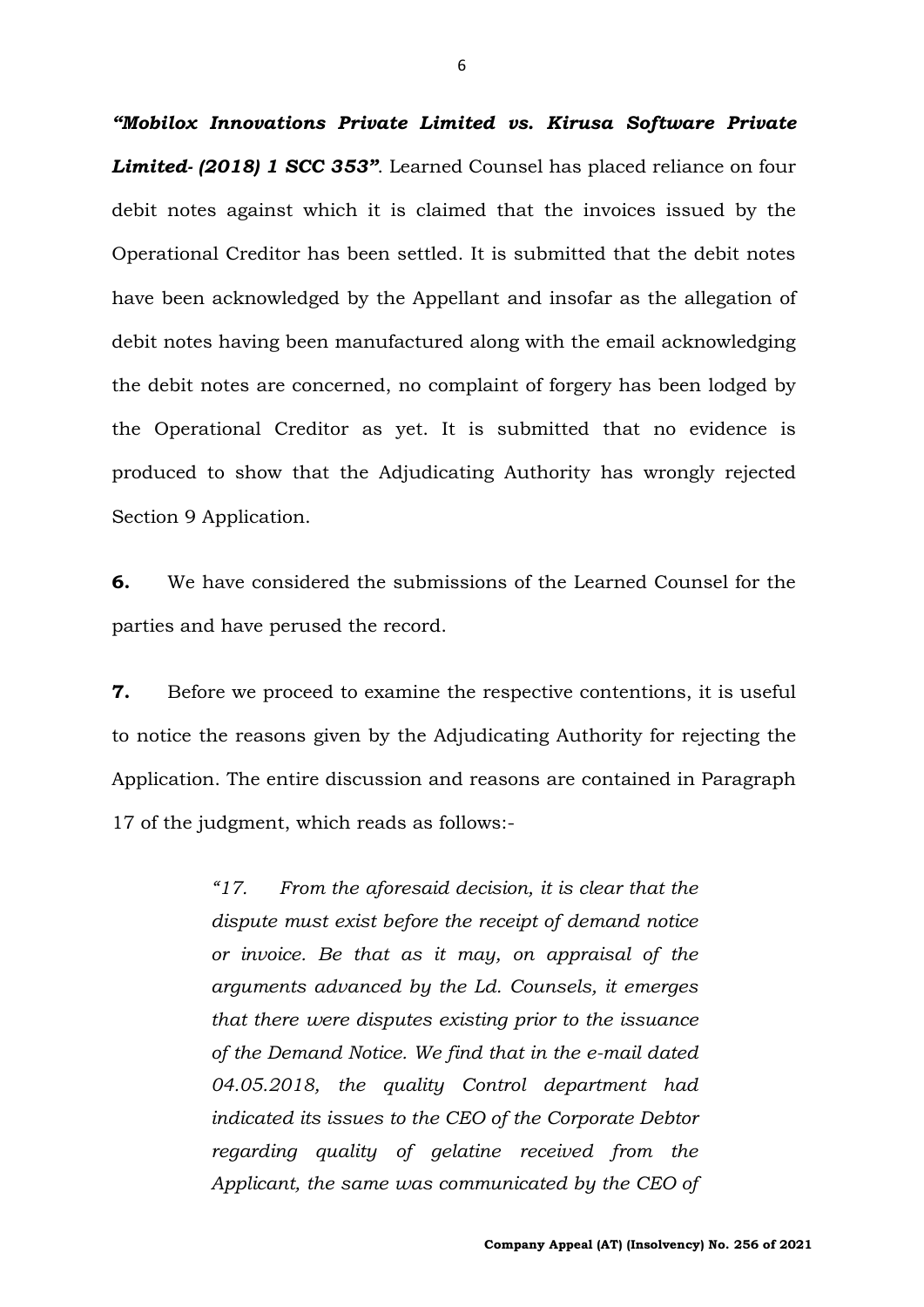*the Corporate Debtor to the Applicant vide email dated 30.07.2018, which was acknowledged by the Applicant, clearly demonstrates a pre-existing dispute. A pre-existing dispute does not entitle the Operational Creditor to seek Insolvency Resolution of the Corporate Debtor. Whether the Operational Creditor is entitled to seek recovery of the amount of balance USD 2,28,079 out of the total USD 3,77,392.00 as set off by the Corporate Debtor through issuance of Debit Notes, is not for the consideration of this Bench. However, the Applicant has the option to file a Civil suit before the appropriate forum, for the recovery of the same."*

**8.** The issue under consideration in Appeal is as to whether there was a pre-existing dispute when Notice under Section 8 was issued. We may notice Section 8 of the 'I&B Code', is as follows:-

### *"8. Insolvency resolution by operational creditor.*

*- (1) An operational creditor may, on the occurrence of a default, deliver a demand notice of unpaid operational debtor copy of an invoice demanding payment of the amount involved in the default to the corporate debtor in such form and manner as may be prescribed.* 

*(2) The corporate debtor shall, within a period of ten days of the receipt of the demand notice or copy of the invoice mentioned in sub-section (1) bring to the notice of the operational creditor –*

*(a) existence of a dispute, [if any, or] record of the pendency of the suit or arbitration proceedings*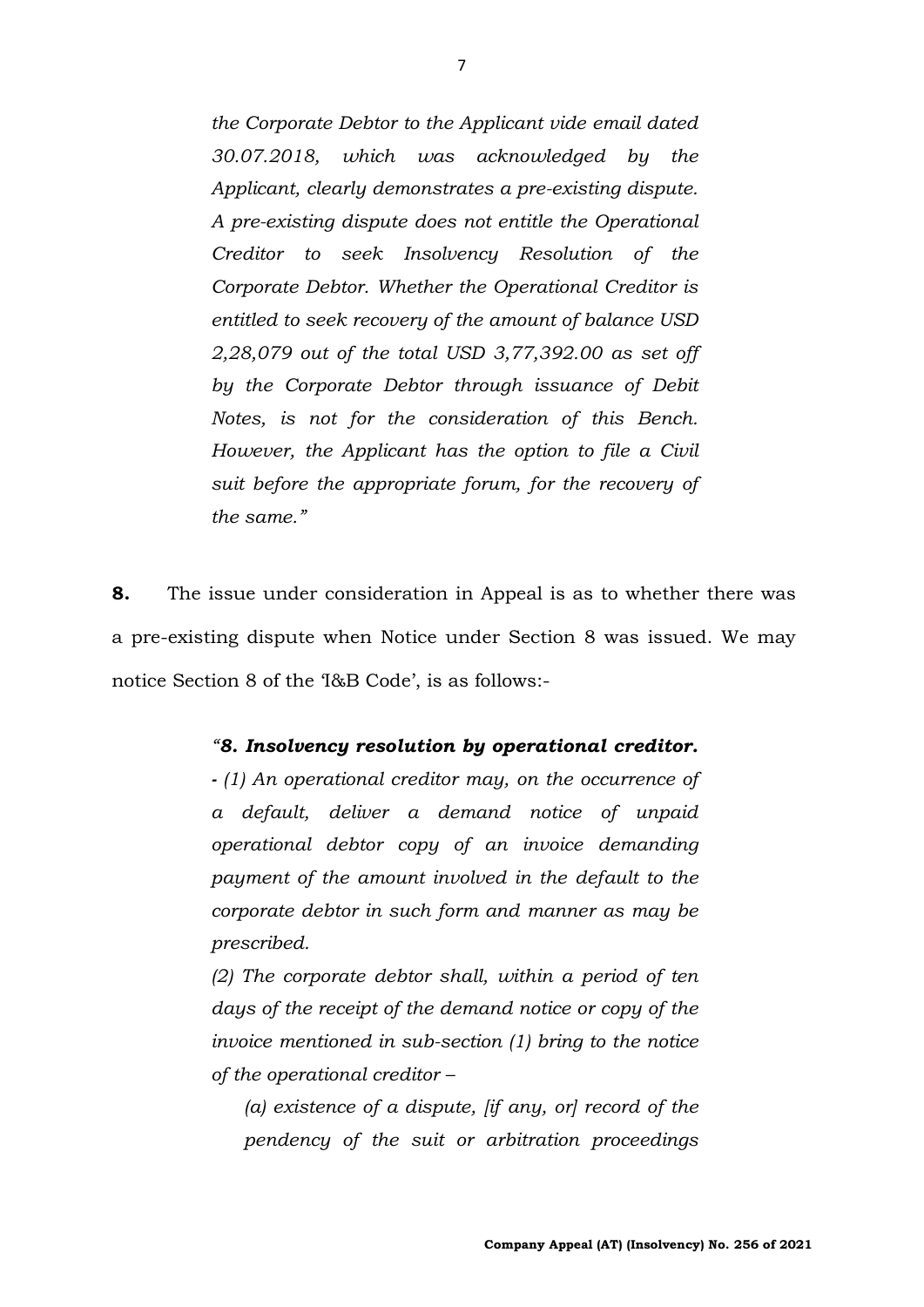*filed before the receipt of such notice or invoice in relation to such dispute;* 

*(b)the [payment] of unpaid operational debt-*

*(i) by sending an attested copy of the record of electronic transfer of the unpaid amount from the bank account of the corporate debtor; or (ii) by sending an attested copy of record that the operational creditor has encashed a cheque issued by the corporate debtor.* 

*Explanation. – For the purposes of this section, a "demand notice" means a notice served by an operational creditor to the corporate debtor demanding [payment] of the operational debt in respect of which the default has occurred."*

**9.** Sub-section (2) of Section 8 obliges the Corporate Debtor who has been delivered a Demand Notice under Section 8(1) by Operational Creditor to bring into notice of the Operational Creditor "existence of a dispute, if any, or record of the pendency of the suit or arbitration proceedings filed before the receipt of such notice or invoice in relation to such dispute".

**10.** From the material on record there is no dispute between the parties that the three invoices were sent by Operational Creditor dated 11.02.2018, 19.03.2018 and 19.03.2018 demanding total amount of USD 3,77,392.00. Payment of the said amount was demanded by the Operational Creditor by email dated 20.07.2018. Thereafter, a meeting between the parties took place at Shanghai on 27.07.2018. The meeting was attended on behalf of the CEO of the Corporate Debtor along with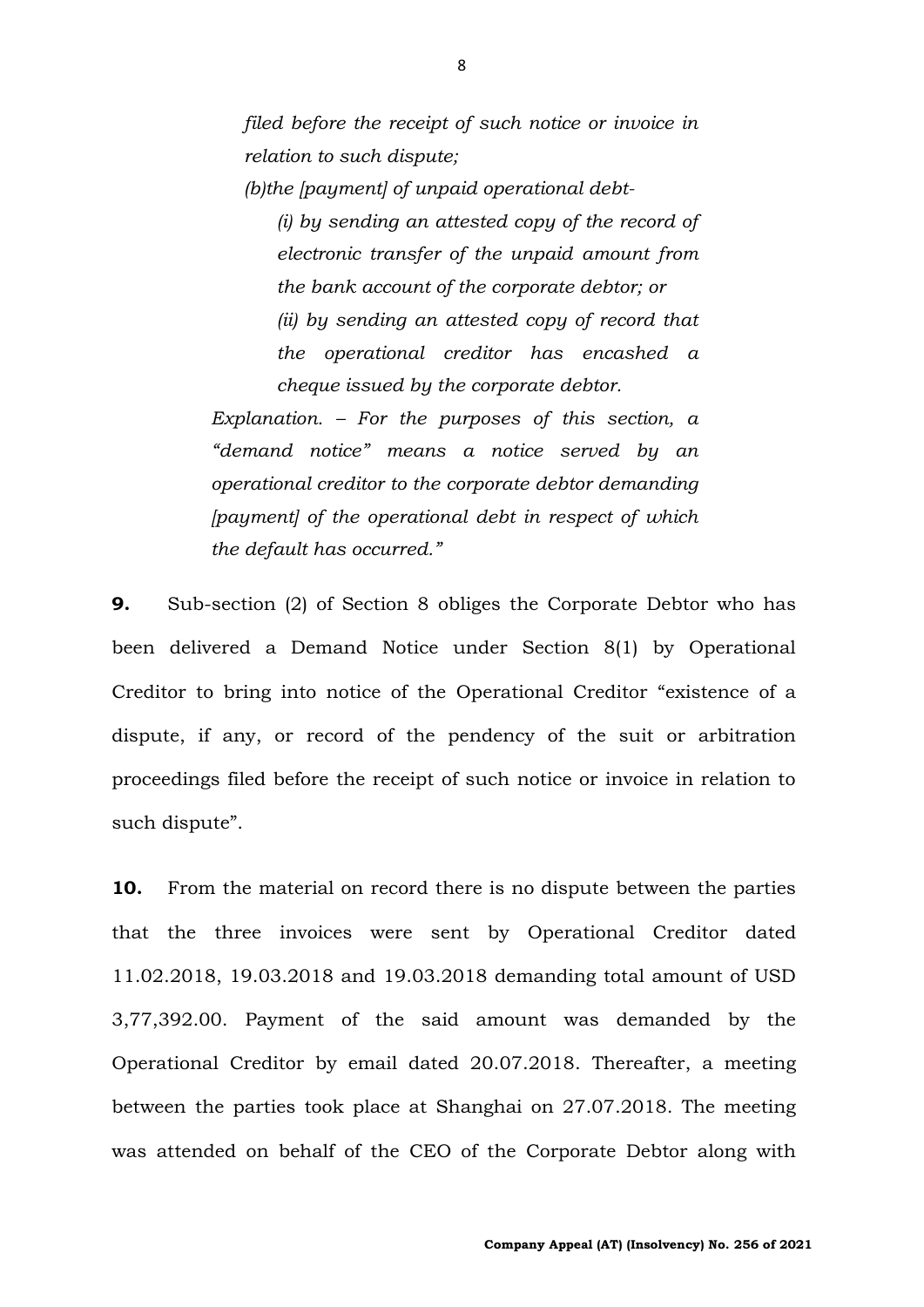Senior Vice President. The proceedings are brought on record as Annexure- A/10. Para Nos. 1 and 2 of the proceedings are as follows:-

> *"MOU Between Sunil Healthcare Ltd. & Henan Boom Gelatin Co. Ltd. on Schedule of payments due to Henan Boom Gelatin Co. Ltd., held on 27th July 2018 at Shanghai.*

> xxx xxx xxx xxx *1. The circumstances by which the delay of payment occurred for the three containers supplied vide invoices: 1). 18BOOMG004 dt. 11-02-2018, 2). 18BOOMG028 dt. 19-03-2018, 3). 18BOOMG029 dt. 19-03-2018 has been explained by SHL, which was understood by HBGL.*

> *2. As it was already communicated to HBGL vide email dt. 20th June on payment schedule (copy enclosed), the following payment schedule for Invoices were reiterated and mutually agreed between SHL & HBGL.*

*1. Invoice 18BOOMG004 dt 11-02-2018 to be paid before end of November' 18.*

*2. Invoice 18BOOMG028 dt 19-03-2018 to be paid before end of December' 18.*

*3. Invoice 18BOOMG029 dt 19-03-2018 to be paid before end of January' 18.*"

**11.** The above minutes clearly records acknowledgment of debt by the Corporate Debtor and undertaking to make the payment in three instalments. The last instalment to be paid before end of January, 2019. When no payment was made, Demand Notice under Section 8 was issued demanding payment of USD 3,77,392.00. Demand Notice was in Form-3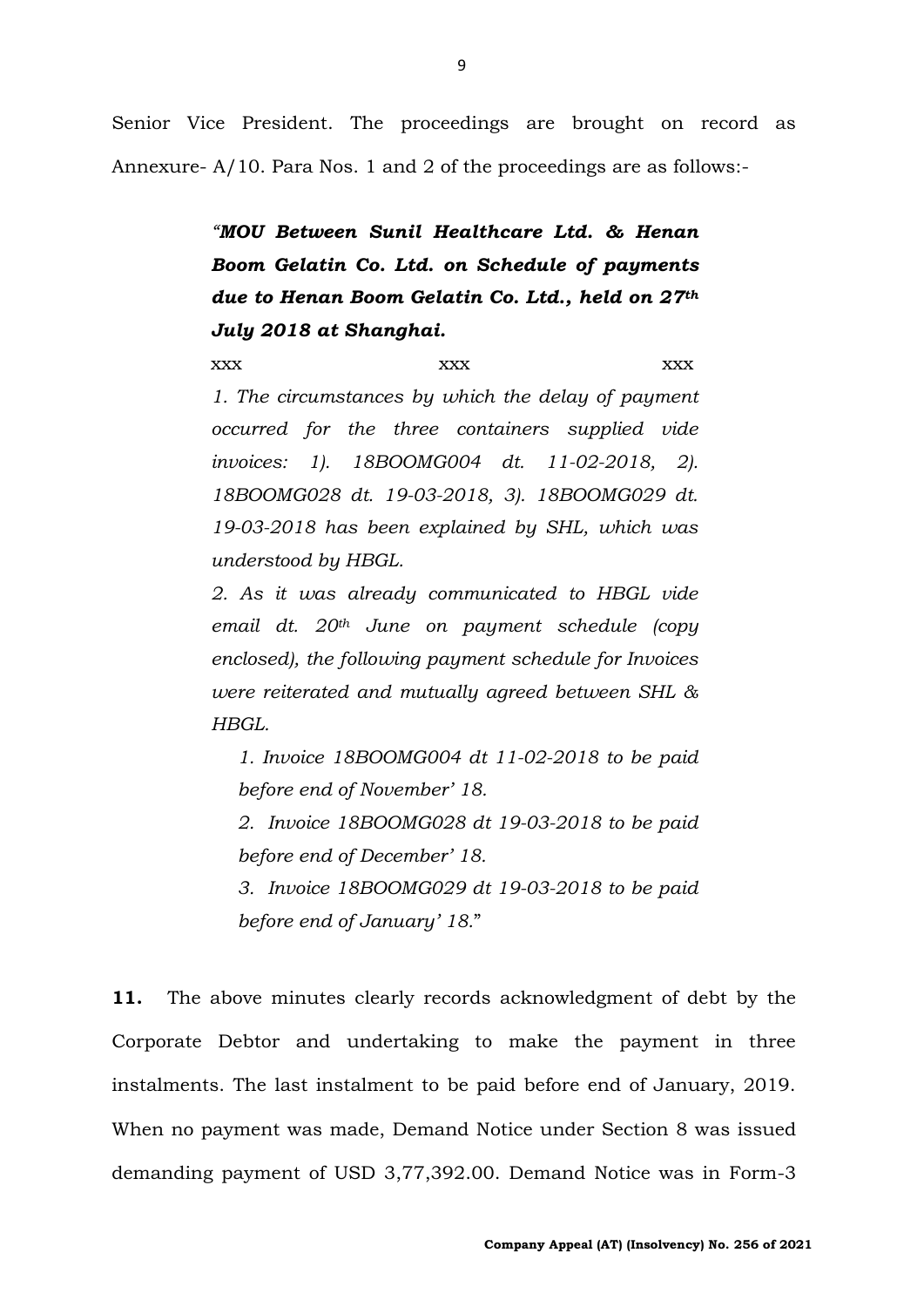with all relevant particulars. Reply to the notice was immediately given by the Corporate Debtor vide its letter dated 04.02.2019. For ready reference, it is useful to quote the entire contents of the email which was to the following effect:-

> *"Subject- Reply of Notice of under Section 8 of the Insolvency and Bankruptcy Code 2016 read with Rule 8- reg.*

> *Ref: Your letter no. 4625/32007/CH/19/01 dated 01.02.2019*

> *This is with reference to above mentioned subject and demand notice received from you in Form no. with respect to demanding of USD 3,77,392.00 on behalf of your client viz. Henan Boom Gelatin Co. Ltd. China, please note as under:*

> *1. That we are surprised and shocked to see the demand notice in Form no.3 from you on behalf of your client with respect to Gelatin supplied to our Company viz Sunil Healthcare Limited.*

> *2. That we are in discussion with your client for payment of entire dues through email. The schedule of payment has already been shared with your client via email dated 30.01.2019, by Sr. Vice- President of our Company, a copy of the same is enclosed as Annexure-1. We are in constant touch with your client at several points of time, which shows our intention and commitment to make payment. Further, our Company enjoy very amiable and positive relations with your client for the last many years. Both the parties are committed towards perusing this cherished association and remain fully committed in resolving*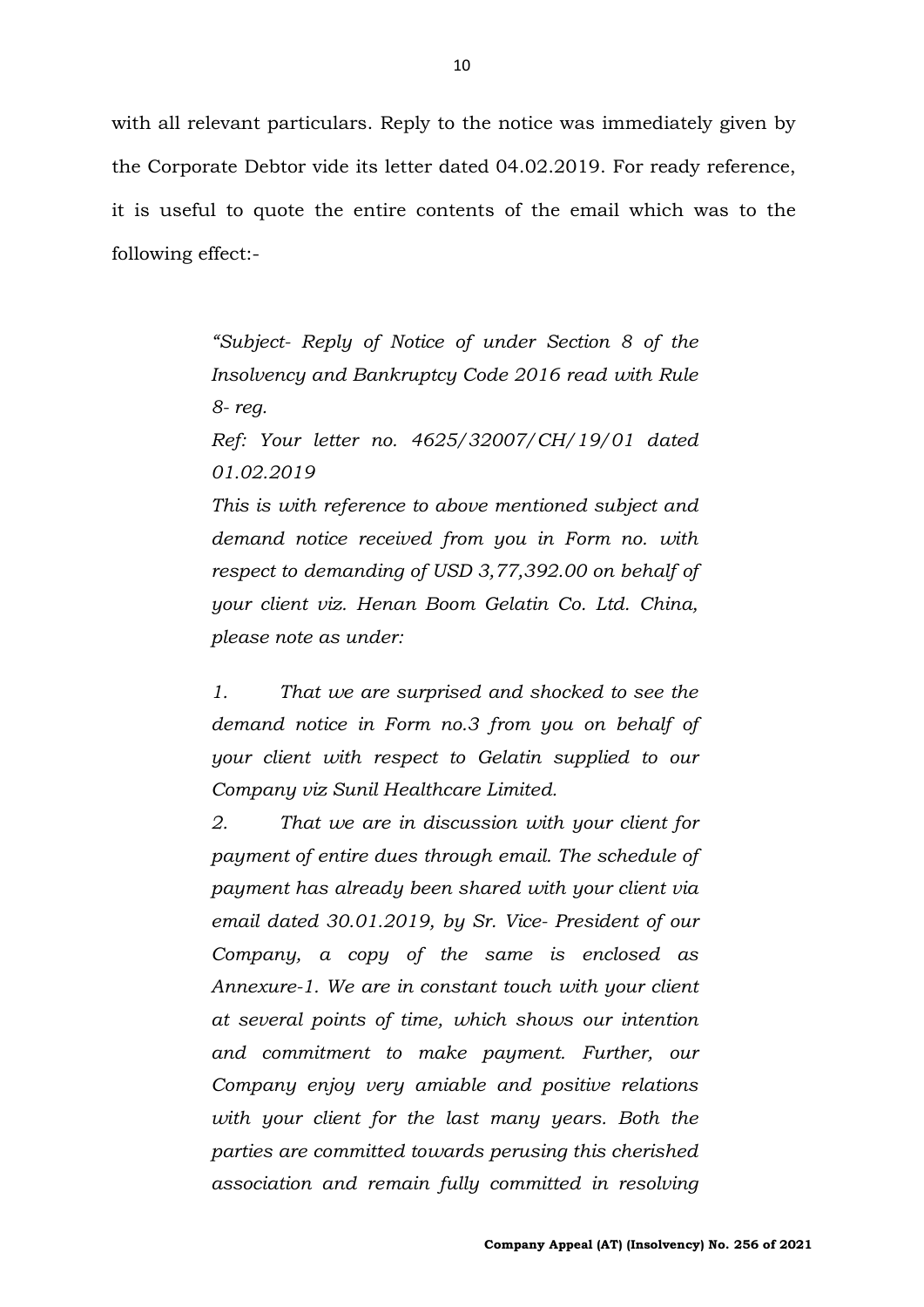*all/ any matter within ambit of free and firm mutually acceptable terms of reference.*

*3. That in view of above, you are requested to take in loop your client and bring its kind attention the schedule of payment as shared above and withdraw the Demand notice in Form no.3 under IBC-2016, as our Company is very much competent to clear its dues as per the commercial terms, agreed between the parties.*

*You are requested to take the above intimation in your record and oblige use."*

**12.** The reply as required under Section 8(2), it is incumbent on Corporate Debtor to bring into the notice to the Operational Creditor 'existence of a dispute'. Although notice under Section 8(1) was replied by the Corporate Debtor vide email dated 04.02.2019 as extracted above, but there is **no mention of existence of a dispute**. Rather the reply dated 04.02.2019 reiterate that the Respondents are ready to make the payment as per their revised plan communicated on 30.01.2019.

**13.** There is a statutory purpose for requiring a Corporate Debtor to bring into notice of the Operational Creditor about the existence of a dispute in its reply to Section 8(1) notice. The purpose is that if there is a dispute in existence, the same may be immediately communicated to the Operational Creditor so that he may chart his course of action. When no mention of existence of dispute is made by the Corporate Debtor, the Operational Creditor can immediately file Application under Section 9 which has been done in the present case by Operational Creditor.

11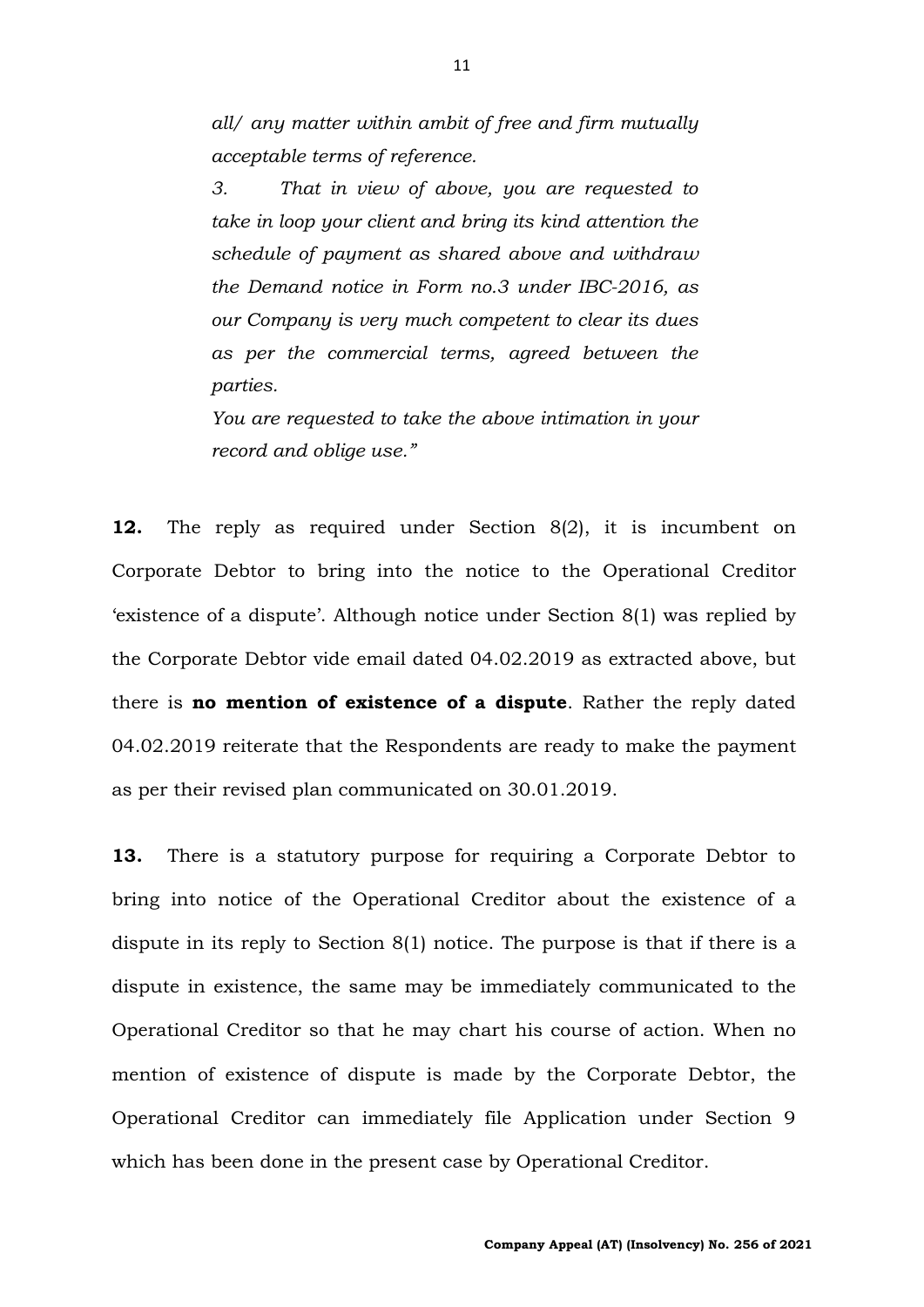**14.** Section 8 has come for consideration before the Hon'ble Supreme Court in *"Mobilox Innovations Private Limited vs. Kirusa Software Private Limited"*. In Para 33, the Hon'ble Supreme Court laid down:

> *"33. …………….. What is important is that the existence of the dispute and/or the suit or arbitration proceeding must be pre-existing i.e. it must exist before the receipt of the demand notice or invoice, as the case may be. In case the unpaid operational debt has been repaid, the corporate debtor shall within a period of the self-same 10 days send an attested copy of the record of the electronic transfer of the unpaid amount from the bank account of the corporate debtor or send an attested copy of the record that the operational creditor has encashed a cheque or otherwise received payment from the corporate debtor [Section 8(2)(b)]. It is only if, after the expiry of the period of the said 10 days, the operational creditor does not either receive payment from the corporate debtor or notice of dispute, that the operational creditor may trigger the insolvency process by filing an application before the adjudicating authority under Sections 9(1) and 9(2). This application is to be filed under Rule 6 of the Insolvency and Bankruptcy (Application to Adjudicating Authority) Rules, 2016 in Form 5, accompanied with documents and records that are required under the said form. Under Rule 6(2), the applicant is to dispatch by registered post or speed post, a copy of the application to the registered office of the corporate debtor. Under Section 9(3), along with the application, the statutory requirement is to furnish a copy of the invoice or demand notice, an affidavit to the effect that there is no*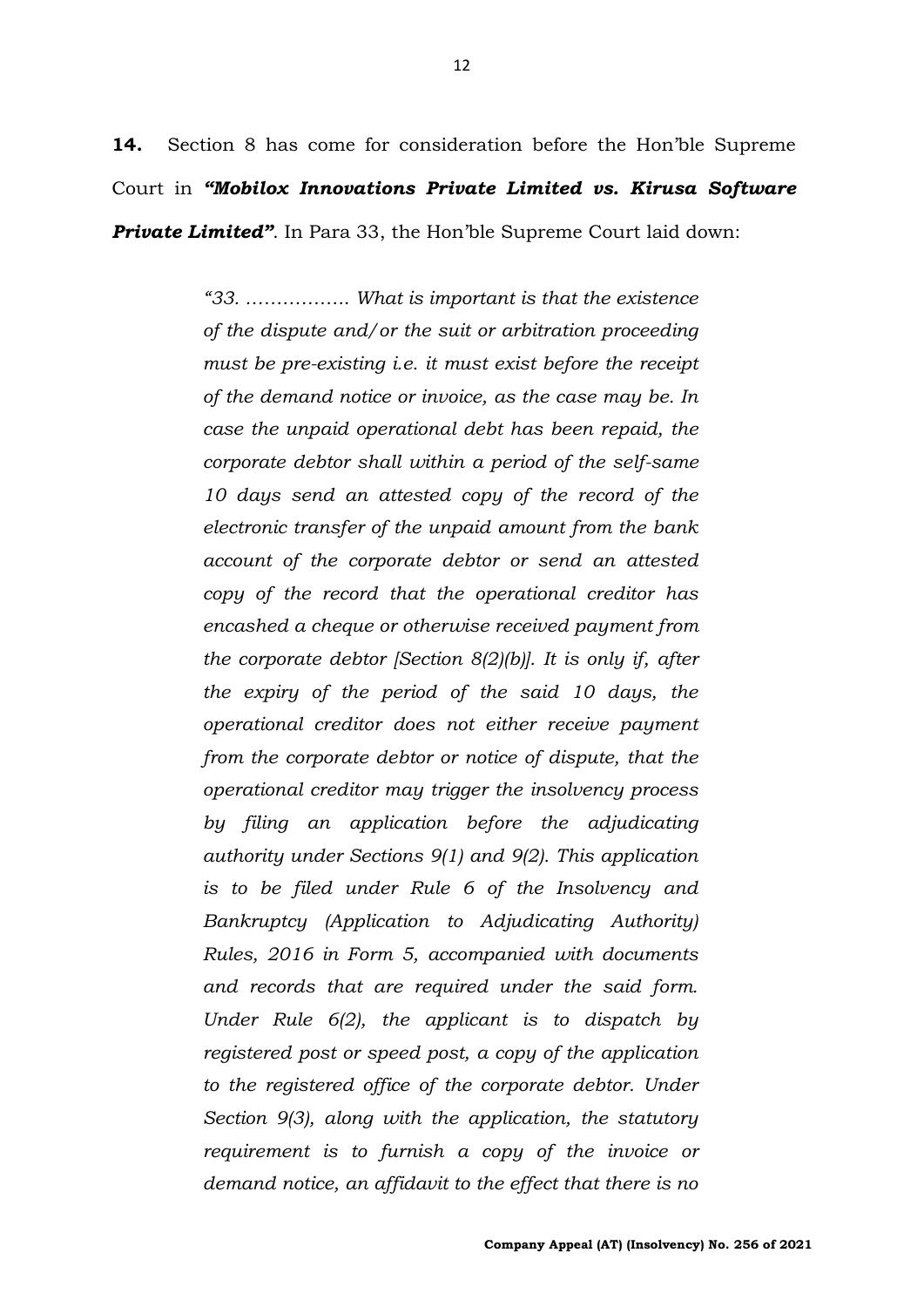*notice given by the corporate debtor relating to a dispute of the unpaid operational debt and a copy of the certificate from the financial institution maintaining accounts of the operational creditor confirming that there is no payment of an unpaid operational debt by the corporate debtor. Apart from this information, the other information required under Form 5 is also to be given. Once this is done, the adjudicating authority may either admit the application or reject it. If the application made under sub-section (2) is incomplete, the adjudicating authority, under the proviso to subsection (5), may give a notice to the applicant to rectify defects within 7 days of the receipt of the notice from the adjudicating authority to make the application complete. Once this is done, and the adjudicating authority finds that either there is no repayment of the unpaid operational debt after the invoice [Section 9(5)(i)(b)] or the invoice or notice of payment to the corporate debtor has been delivered by the operational creditor [Section 9(5)(i)(c)], or that no notice of dispute has been received by the operational creditor from the corporate debtor or that there is no record of such dispute in the information utility [Section 9(5)(i)(d)], or that there is no disciplinary proceeding pending against any resolution professional proposed by the operational creditor [Section 9(5)(i)(e)], it shall admit the application within 14 days of the receipt of the application, after which the corporate insolvency resolution process gets triggered. On the other hand, the adjudicating authority shall, within 14 days of the receipt of an application by the operational creditor, reject such application if the application is incomplete and has not been completed within the period of 7*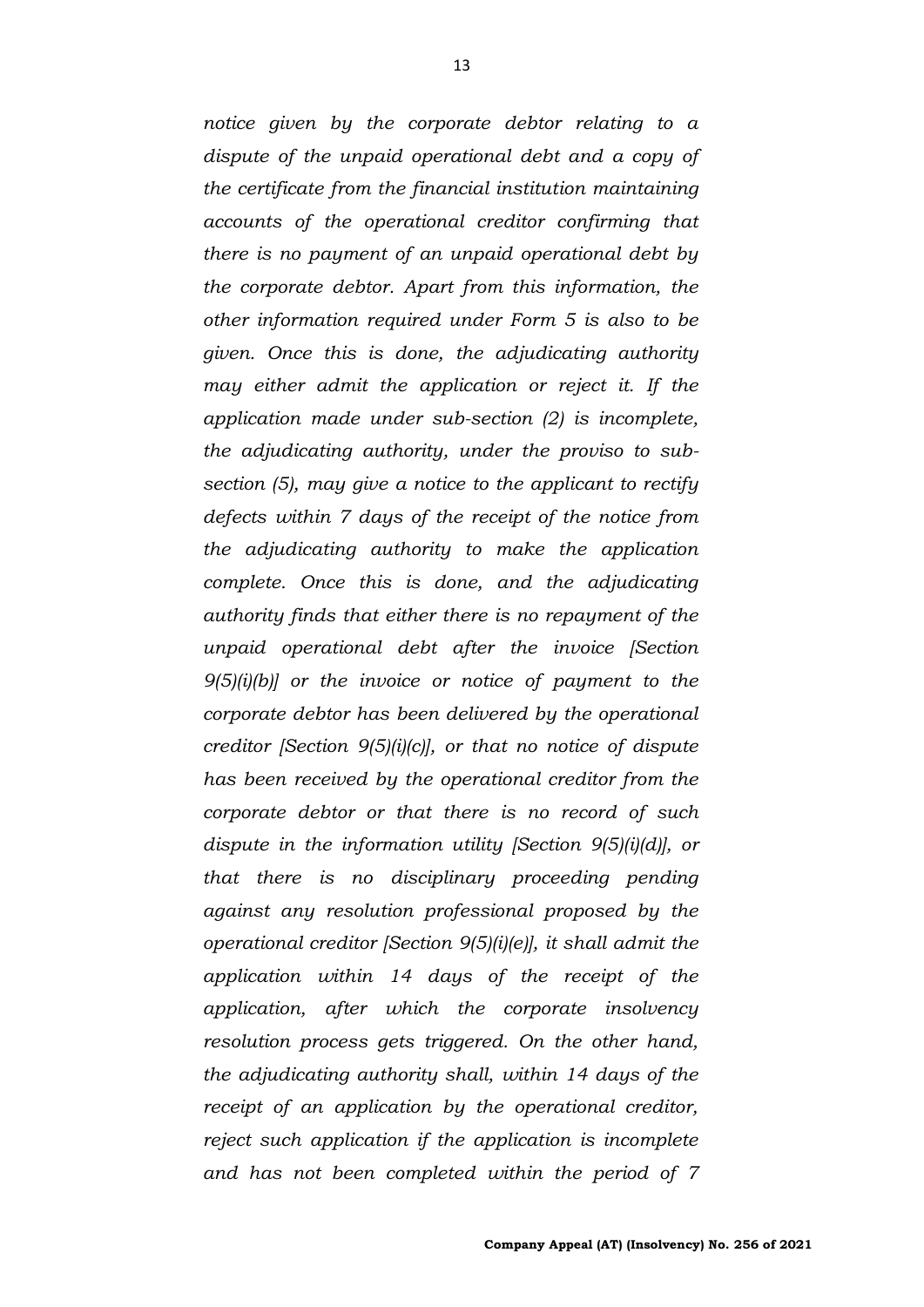*days granted by the proviso [Section 9(5)(ii)(a)]. It may also reject the application where there has been repayment of the operational debt [Section 9(5)(ii)(b)], or the creditor has not delivered the invoice or notice for payment to the corporate debtor [Section 9(5)(ii)(c)]. It may also reject the application if the notice of dispute has been received by the operational creditor or there is a record of dispute in the information utility [Section 9(5)(ii)(d)]. Section 9(5)(ii)(d) refers to the notice of an existing dispute that has so been received, as it must be read with Section 8(2)(a). Also, if any disciplinary proceeding is pending against any proposed resolution professional, the application may be rejected [Section 9(5)(ii)(e)]".*

**15.** In para 34, the Hon'ble Supreme Court laid down what the Adjudicating Authority has to examine in an Application under Section 9. Para 34 is as follows:-

> *"34. Therefore, the adjudicating authority, when examining an application under Section 9 of the Act will have to determine:*

*(i) Whether there is an "operational debt" as defined exceeding Rs 1 lakh? (See Section 4 of the Act)*

*(ii) Whether the documentary evidence furnished with the application shows that the aforesaid debt is due and payable and has not yet been paid? and*

*(iii) Whether there is existence of a dispute between the parties or the record of the*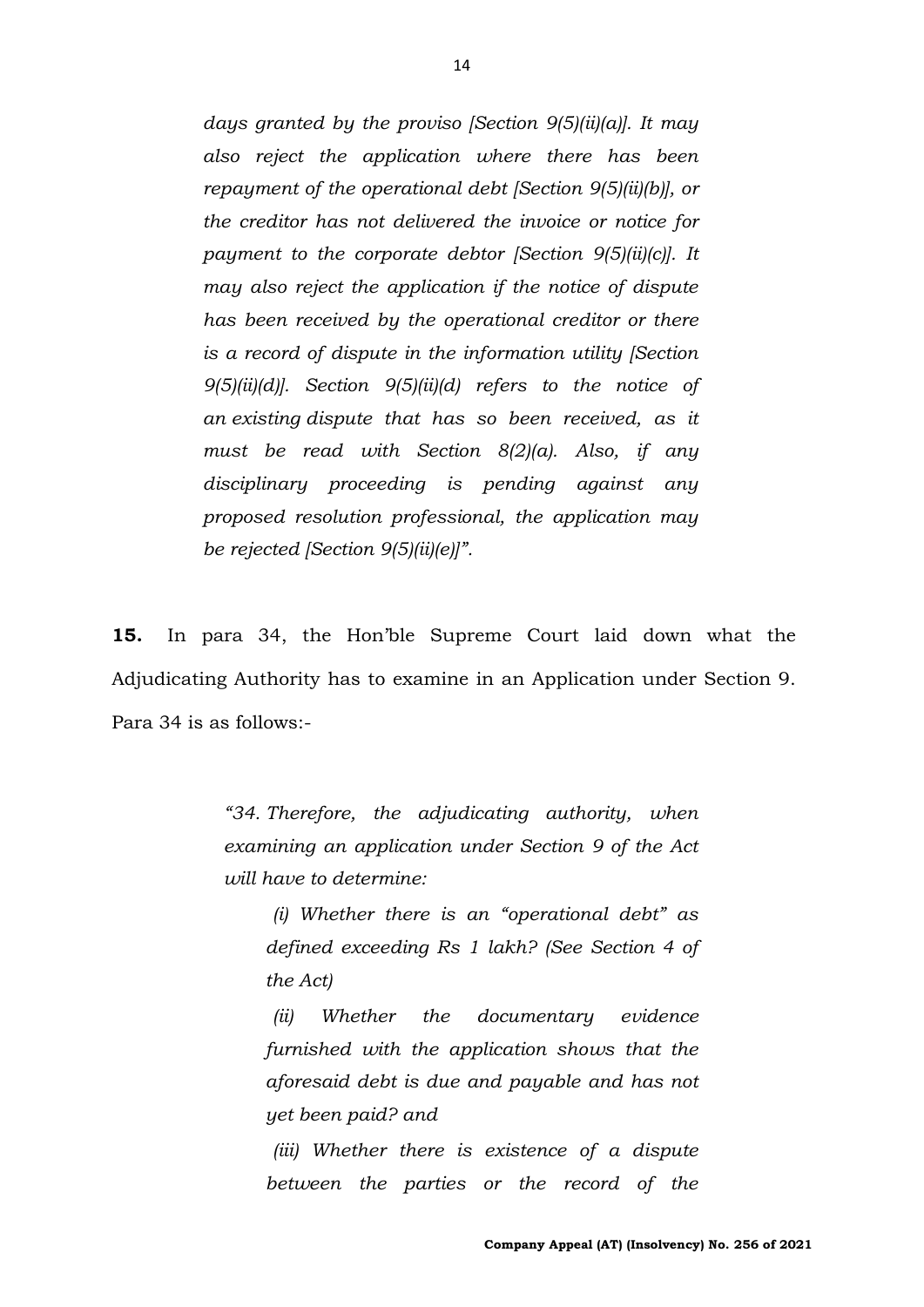*pendency of a suit or arbitration proceeding filed before the receipt of the demand notice of the unpaid operational debt in relation to such dispute?*

*If any one of the aforesaid conditions is lacking, the application would have to be rejected. Apart from the above, the adjudicating authority must follow the mandate of Section 9, as outlined above, and in particular the mandate of Section 9(5) of the Act, and admit or reject the application, as the case may be, depending upon the factors mentioned in Section 9(5) of the Act."*

**16.** Although in reply to Section 8(1) notice, there was no mention of existence of dispute by the Corporate Debtor but Corporate Debtor has sought to improve his case on the strength of three replies which he has filed before the Adjudicating Authority in reply to Section 9 Application. We may briefly notice the substance of above three replies which were submitted by the Corporate Debtor before the Adjudicating Authority. In reply dated 09.07.2019 in Paragraphs 11 and 15 following was mentioned:-

> *"11. It is submitted that the present Petition under Section 9 of the Code is not maintainable as there is a pre-existing dispute in relation to the amounts claimed by the Petitioner………….." xxx xxx xxx "15. That to the our surprise the Operational Creditor has failed to disclose the existing dispute*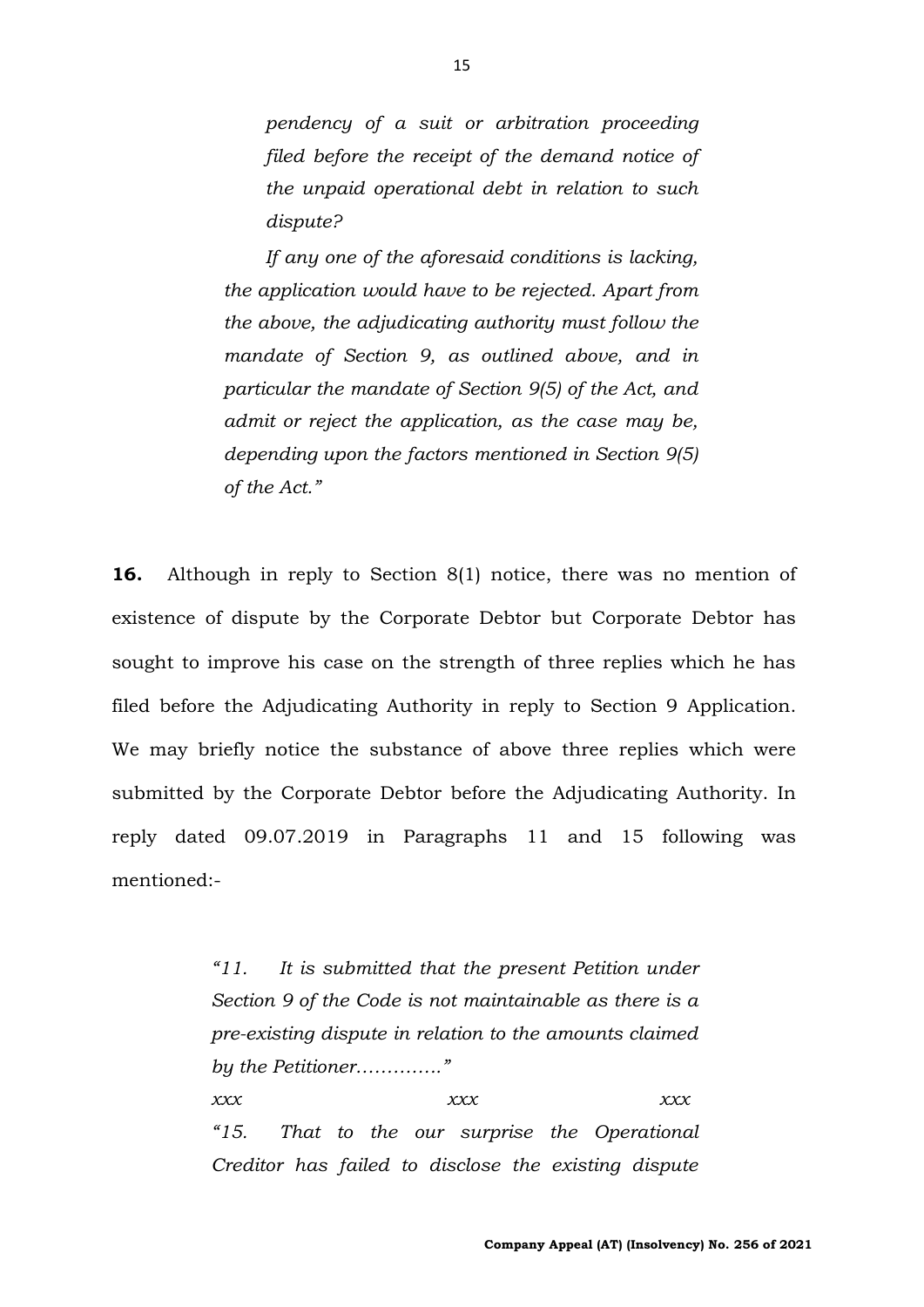*between the parties due to delay in supply/ dispatch of gelatine to us, which had consequentially resulted the losses to the Corporate Debtor. Despite having knowledge of the dispute between the parties, the Petitioner had maliciously filed the present application and the same ought to be dismissed on this ground alone. It is clear that the present Application has been filed, not because there is any default on part of the Respondent, but as an attempt to arm twist the Respondent to submit to the illegal demands."*

**17.** The above reply indicates that pre-existing dispute referred in reply was in relation to the amount claimed. In second reply dated 09.10.2019, in paragraph 12, the Corporate Debtor in the heading of 'pre-existing disputes' stated following:-

#### *"Pre- Existing Disputes*

*12. The Applicant has intentionally and in a mala fide manner suppressed a crucial fact that the Corporate Debtor and Operational Creditor have a very sound, strong business association, which is age old and time tested. Despite the outstanding debt mentioned in the Application, the Operational Creditor has directly through his own personal involvement effected shipments of worth US\$4,41,000 to Corporate Debtor which have been adjusted against the alleged disputed Invoices as demonstrated herein below. The table below unequivocally establishes that even after shipment of goods mentioned under disputed Invoices, the Operational Creditor had made direct supply of three shipment and Business Transactions entered post dispute stage amounted to*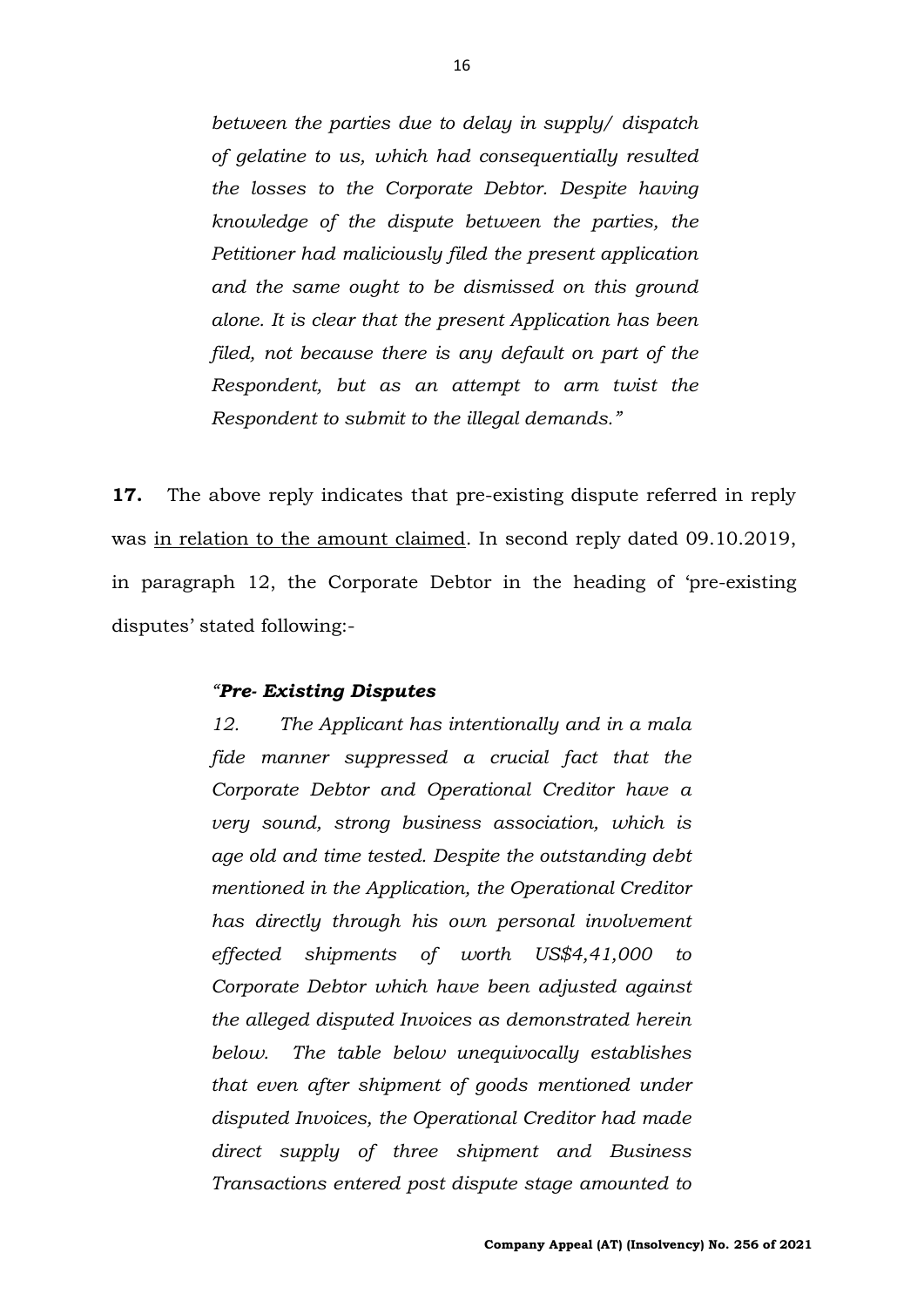*a total value of US\$4,41,000/-. This itself establishes That:*

*a) Good, harmonious and continuous business relationship between Operational Creditor and Corporate Debtor. b) Existence of "No Dispute" to any invoice due to Operational Creditor."*

**18.** In para 13 of the same reply, it was further stated that Operational Creditor failed to disclose that due to repeated delay in supply/ dispatch of gelatine to the Corporate Debtor, the same had consequentially resulted in losses to the Corporate Debtor for which the Corporate Debtor raised two debit notes of US\$ 69,600/-.

**19.** Now coming to the third reply of the Corporate Debtor dated 03.02.2020, another plea has been taken to support the pre-existing dispute on the basis of email(s) dated 04.05.2018 and 30.07.2018. It is useful to look into paragraph 4 of the reply, which was to the following effect:-

### *"Existence of Pre-Existing Dispute*

*4. The Applicant has intentionally and in a mala fide manner suppressed a crucial fact that the Corporate Debtor and Operational Creditor have a very sound, strong business association, which is age old and time tested. Vide email dated 04.05.2018 the quality Control department had indicated its issues to the CEO of the Respondent regarding quality of gelatine received from the petitioner, the same was*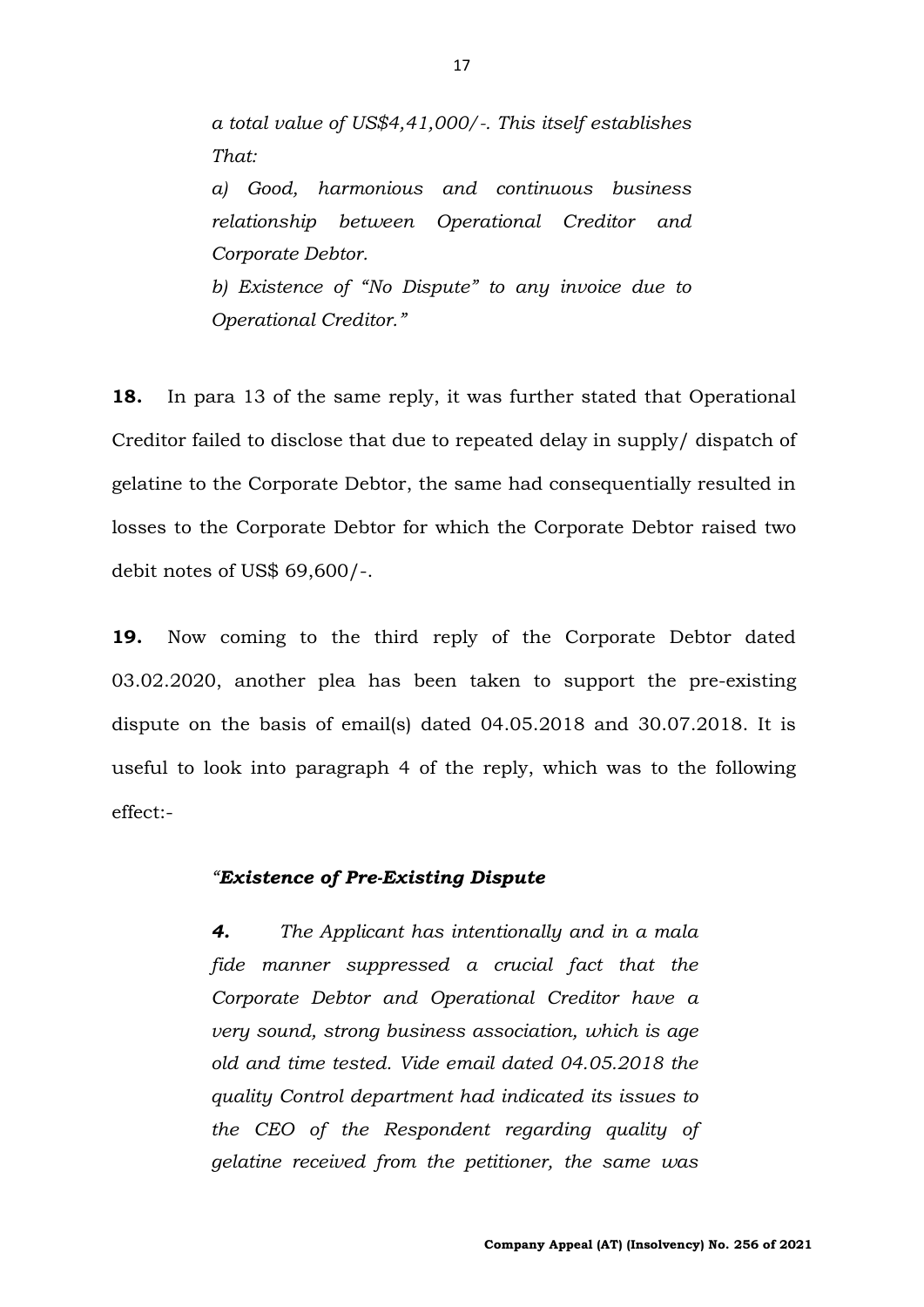*communicated by the CEO of the Respondent to the Petitioner vide email dated 30.07.2018, which was acknowledged by the Petitioner vide its email dated 30.07.2018 of the quality issues in the gelatine supplied by it to the Respondent, clearly demonstrating of a pre-existing dispute. A copy of the email dated 04.05.2018 and 30.07.2018 is annexed hereto and marked as "Annexure R1 (Colly)."*

**20.** It is to be noted that the mention of email(s) dated 04.05.2018 and 30.07.2018 were not taken any ground in reply to notice dated 04.02.2018. Further, when parties met on 27.07.2018 at Shanghai and Memorandum of Understanding was entered between the parties, no issue regarding any quality issue was raised nor noted in the proceedings dated 27.07.2018. However, to satisfy ourselves we looked into the email dated 04.05.2018 as well as the email dated 30.07.2018 which is claimed to have been sent to the Operational Creditor by the Corporate Debtor. The email dated 04.05.2018 is internal correspondence between quality department of the Corporate Debtor to its CEO. What was communicated to Operational Creditor is email dated 30.07.2018. The email dated 30.07.2018 has been brought on record at Page 183 of the Paper Book. The email dated 30.07.2018 reads as follows:-

#### *"Dear Ancho,*

*During our meeting on 27th July in Shanghai, I shared with you the below mail which was drafted in May 1st week. As desired I am forwarding the mail to you.*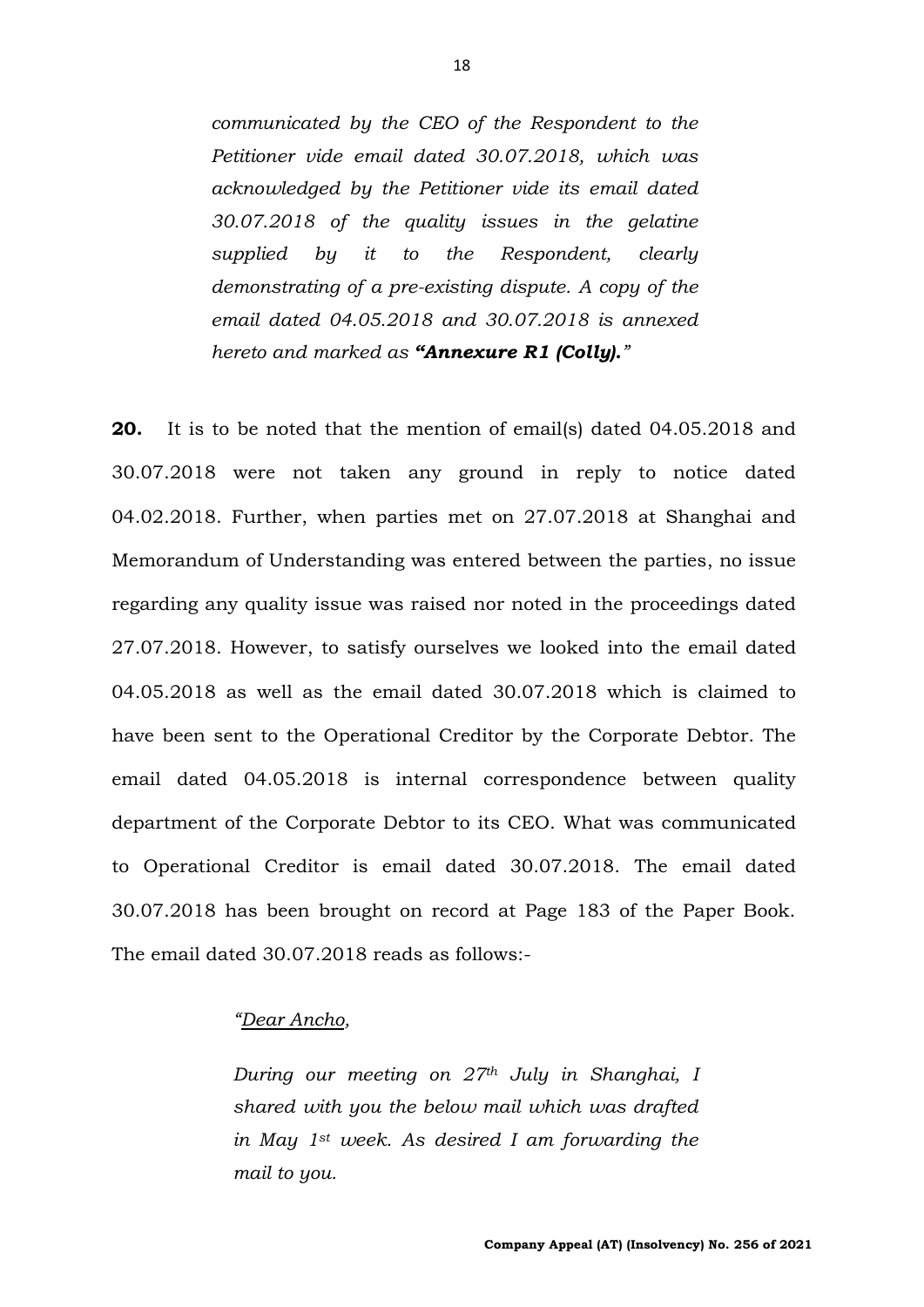*The Quality reports of both 250 Bloom and 180 Bloom supplies are enclosed. The Quality of 250 Bloom Gelatin supplied was found be good. Please tell the manufacturer to maintain this blend in future supplies as well.*

*As regards to 180 Bloom; here again the parameters are as per the requirements and the blend is good.*

*However, we are observing wooden chips/ particles in the 180 Bloom Gelatin bags. May be during the packing the Gelatin there was some contamination or the Gelatin is stored in ply based wooden containers. Please explain this to the supplier to take care of this in the subsequent supplies".*

**21.** When we read the entire email, it is clear that with regard to 250 Bloom and 180 Bloom supplies were found to be good as per parameters. The only observation made was that certain wooden chips/ particles in the 180 Bloom Gelatin bags were found. What was requested in the email was "*please explain this to the supplier to take care of this in the subsequent supplies".* At best, from the above, it is clear that no dispute was raised by the Corporate Debtor with regard to the supply of 250 Bloom and 180 Bloom. There is specific mention that parameters are as per the requirements and the blend is good. With regard to certain wooden chips / particles found in the bags, the observation was that it should be taken care in the subsequent supplies. Thus, the email dated 30.07.2018 also cannot be read to mean that there was any dispute between the parties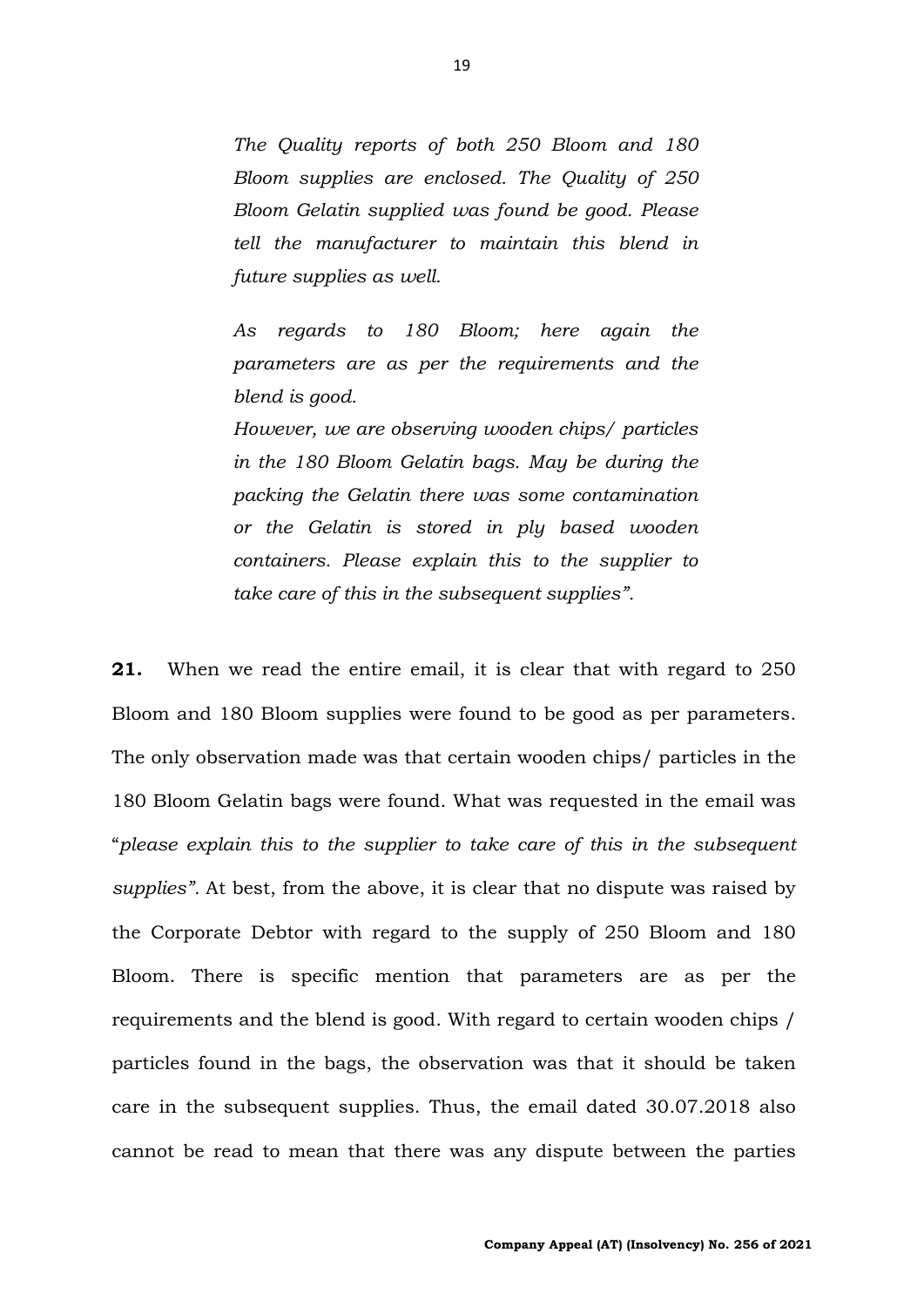qua the supply which was made by three invoices for which payment was asked for.

**22.** Now we revert back to the order of the Adjudicating Authority as noted above. The existence of dispute has been assumed by the Adjudicating Authority only on the basis of the email(s) dated 04.05.2018 and 30.07.2018. The statute uses the expression 'existence of a dispute'. The word 'dispute' has been defined in Black's Law Dictionary as in the following manner:-

> *"Dispute. A conflict or controversy; a conflict of claims or rights; an assertion of a right, claim, or demand on one side, met by contrary claims or allegations on the other. The subject of litigation; the matter for which a relation to which jurors are called and witnesses examined. See Cause of action; Controversy; Justiciable controversy; Labor dispute."*

**23.** The pre-existing dispute which may be ground to thwart an Application under Section 9 has to be real dispute a conflict or controversy, a conflict of claims or rights should be apparent from the reply as contemplated by Section 8(2). The Corporate Debtor is not to raise bogie of disputes but there has to be real substantial dispute. It is true that the Adjudicating Authority has to see the reply and the contents therein and has not to enter into adjudication of the dispute. He is only required to look into the substance of the pleading to find out whether there is a real dispute is decipherable from the reply.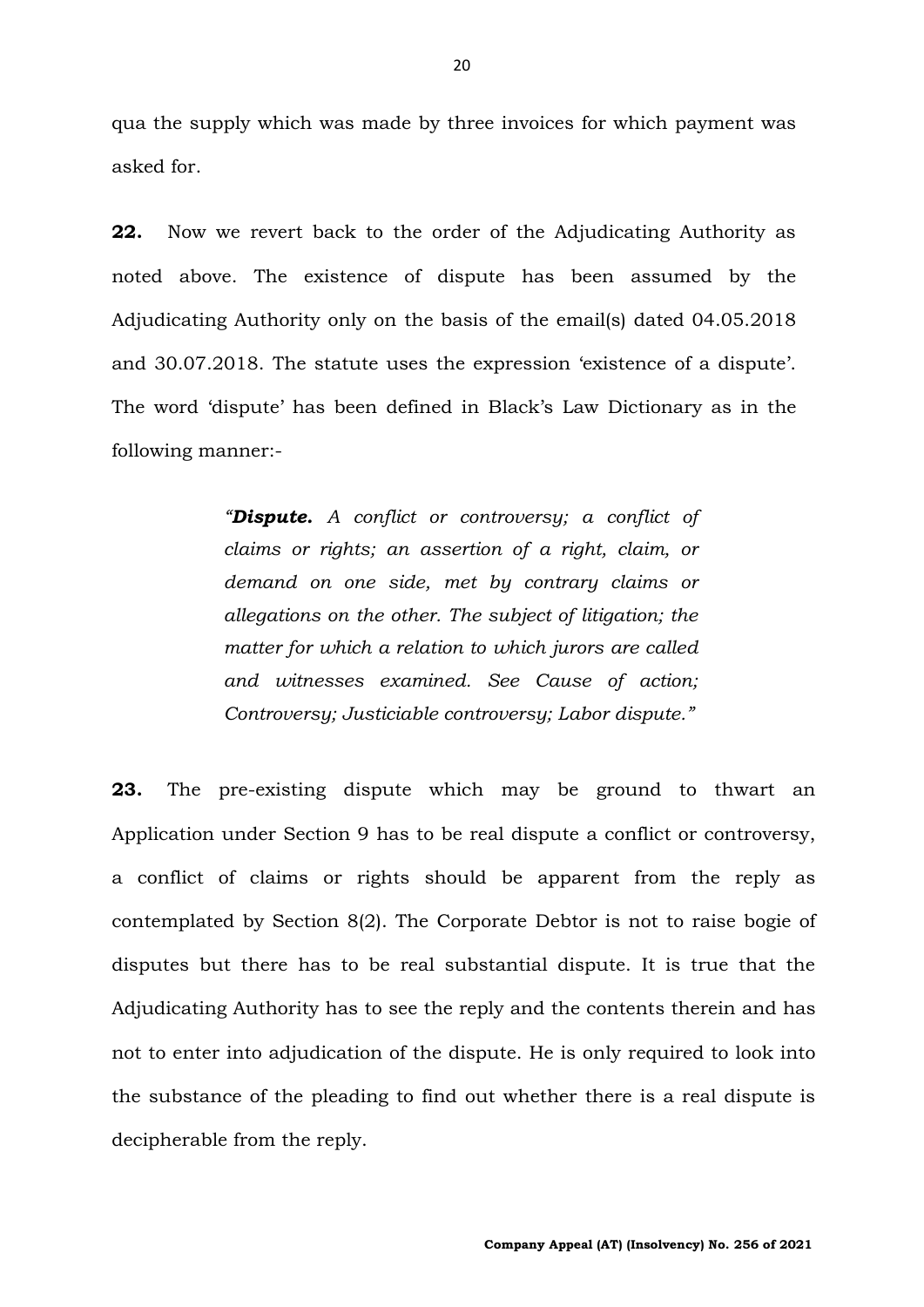**24.** The existence of dispute when the Demand Notice was issued is mandatory condition for exercising jurisdiction to reject the Application by the Adjudicating Authority as is referred to in sub-section (5) of Section 9. We may notice sub-section (5) of Section 9, which reads as follows:-

> *"9. Application for initiation of corporate insolvency resolution process by operational creditor. –………………….(5) The Adjudicating Authority shall, within fourteen days of the receipt of the application under sub-section (2), by an order–*

*(i) admit the application and communicate such decision to the operational creditor and the corporate debtor if, -*

*(a) the application made under sub-section (2) is complete;*

*(b) there is no [payment] of the unpaid operational debt;* 

*(c) the invoice or notice for payment to the corporate debtor has been delivered by the operational creditor;* 

*(d) no notice of dispute has been received by the operational creditor or there is no record of dispute in the information utility; and* 

*(e) there is no disciplinary proceeding pending against any resolution professional proposed under sub-section (4), if any.* 

*(ii) reject the application and communicate such decision to the operational creditor and the corporate debtor, if –*

> *(a) the application made under sub-section (2) is incomplete;*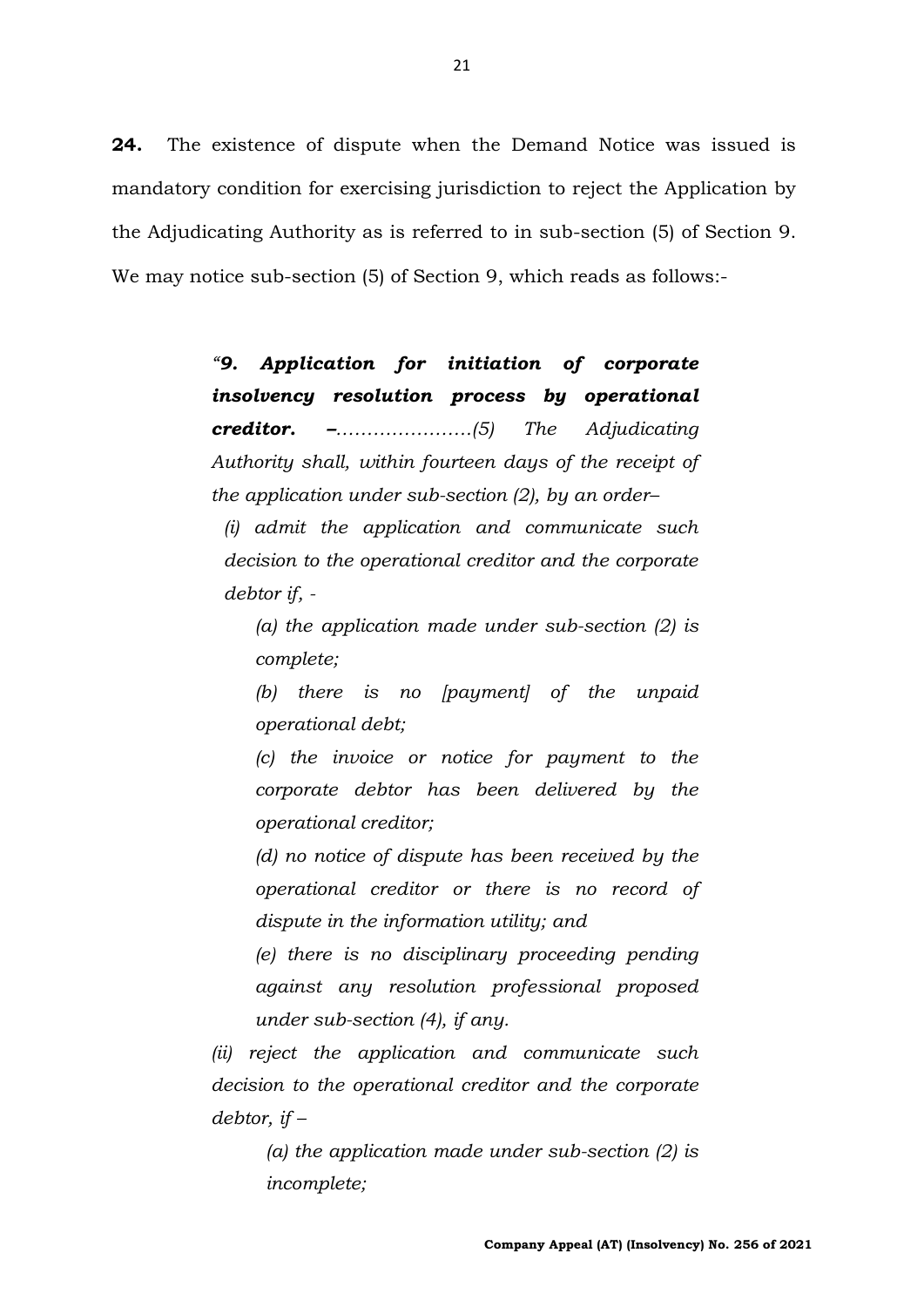*(b) there has been [payment] of the unpaid operational debt;* 

*(c) the creditor has not delivered the invoice or notice for payment to the corporate debtor; (d) notice of dispute has been received by the operational creditor or there is a record of dispute in the information utility; or* 

*(e) any disciplinary proceeding is pending against any proposed resolution professional:* 

*Provided that Adjudicating Authority, shall before rejecting an application under subclause (a) of clause (ii) give a notice to the applicant to rectify the defect in his application within seven days of the date of receipt of such notice from the Adjudicating Authority."*

**25.** In the present case, no notice of dispute has been received by the Operational Creditor as noted above. There is another expression in clause (d) noted above that 'there is a record of dispute in the information utility', the present is also not a case where there is record of any dispute in the information utility nor any such pleading or material has been placed before us. The very basis on which the Adjudicating Authority rejected the Application is not in existence. There being no pre-existing dispute between the parties, the Adjudicating Authority ought to have admitted the Application and proceeded with the Corporate Insolvency Resolution Process.

**26.** The Adjudicating Authority has observed that whether the Operational Creditor is entitled to seek recovery of the amount of balance USD 2,28,079 out of the total USD 3,77,392.00 as set off by the Corporate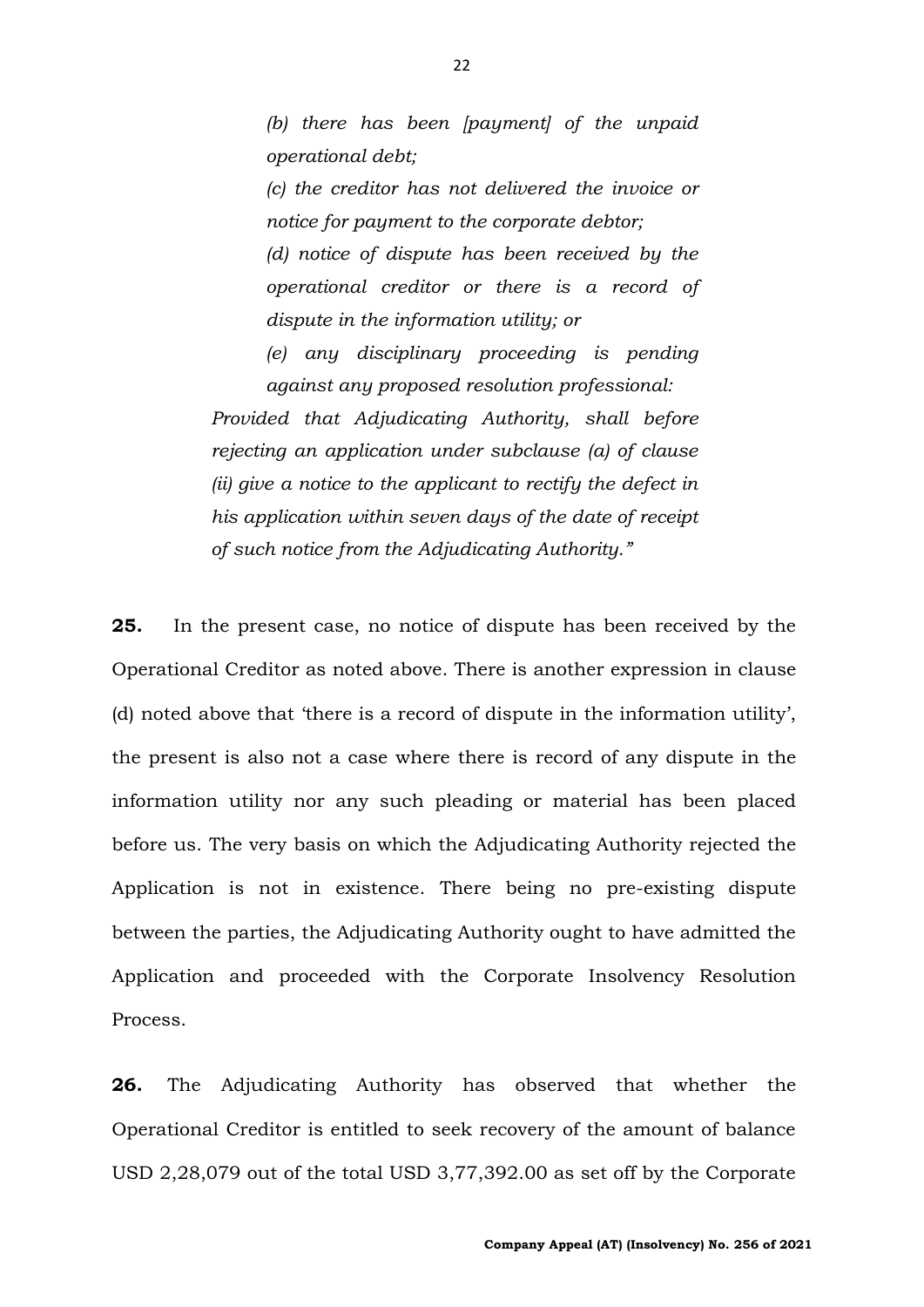Debtor through issuance of Debit Notes, is not for the consideration of this Bench. However, the Applicant has the option to file a Civil suit before the appropriate forum, for the recovery of the same.

**27.** The four debit notes issued by the Corporate Debtor have been strongly denied by the Operational Creditor. It has been submitted that they have been manufactured for the purposes of the case after filing of the Application under Section 9. The receipt or acknowledgment of the said debit notes has also been denied. It is not necessary for us to pronounce as to whether the debit notes are forged or manufactured for the purposes of this case, since the very basis of the decision of Adjudicating Authority was the existence of dispute which we have already dealt above. It is further relevant to notice that there was repeated acknowledgment of debt of USD 3,77,392.00 by the Corporate Debtor which is fully proved by the minutes of meeting dated 27.07.2018 and email dated 30.01.2019 issued by the Corporate Debtor admitting the operational debt and seeking more time for making payment thereof. Further, even in reply dated 04.02.2019 sent in response to Notice under Section 8(1), the Corporate Debtor explicitly showed its willingness and commitment for payment of entire dues. Another reply dated 12.02.2019 was sent by the Corporate Debtor to the statutory notice expressing its commitment to clear debt of the Appellant. There being categorical acknowledgment and admission of debt by the Corporate Debtor, it is not open for the Respondent to contend that there was no debt and the Application could not have been filed by the Operational Creditor.